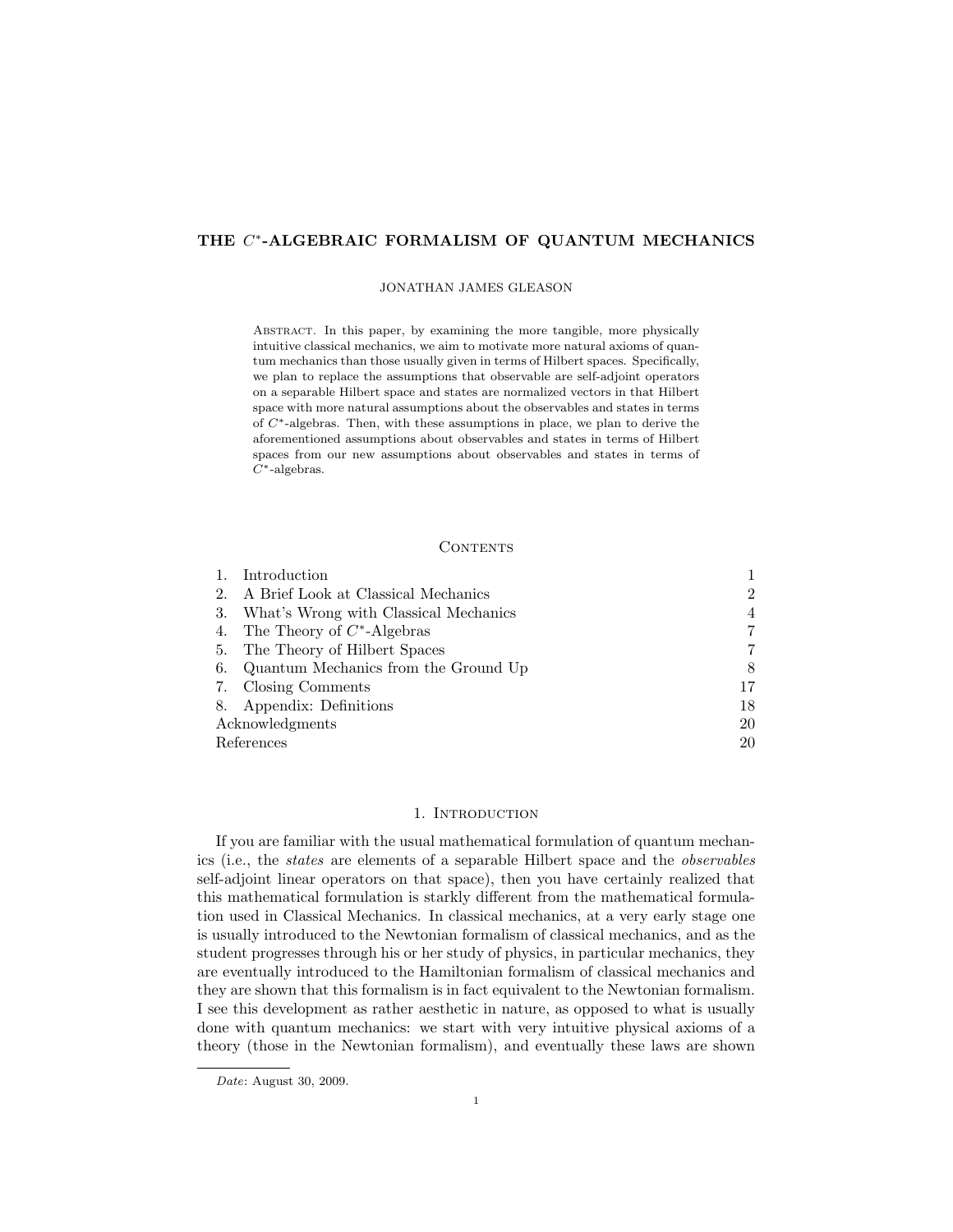#### 2 JONATHAN JAMES GLEASON

to be equivalent to the more mathematically convenient Hamiltonian formalism. However, as is usually done with quantum mechanics, we immediately begin by introducing the typical axioms (i.e., where states are elements of a Hilbert space and observables are self-adjoint operators on that space), which, while mathematically convenient, they have absolutely no physical intuitive justification whatsoever. I view this as a significant problem.

In this paper, I aim to introduce *equivalent* axioms of quantum mechanics, which are much more natural than the axioms usually taken. To motivate these more natural axioms, we shall first examine the mathematical formalism of classical mechanics. In particular, we shall prove results about the observables and states in classical mechanics. We then examine these results about observables and states to determine why these results are not in agreement with experimental observation. Once it is determined why this characterization of states and observables is not compatible with our physical world, we take these results about observables and states from classical mechanics, and modify them just slightly so as to be compatible with the physical laws that govern our world, and then taking the resulting statements as axioms of quantum theory. Once we have those axioms in place, we will show that these axioms actually *imply* that our observables are the self-adjoint operators on some separable Hilbert space and that states are normalized elements in that Hilbert space.

# 2. A Brief Look at Classical Mechanics

In order to motivate more natural axioms of a quantum theory (as mentioned in the abstract), I first wish to examine (superficially) the mathematical formulation of classical mechanics (in the Hamiltonian sense). In any theory of mechanics, we must come to grips with two ubiquitous concepts: the notion of a *state* and the notion of an observable.

In Hamiltonian mechanics, we describe the *state* of a system by an point  $(q, p)^1$ in a two dimensional symplectic manifold  $M$ , known as phase space (usually, we identify the classical system with phase space itself). Now, in all real physical systems, a particles position and momentum must remain bounded, and hence, for the remainder of the paper, we shall assume that M is compact.

It is an experimental fact that we can never measure something with *infinite* precision; however, there are such things that we can, in principle, measure to an arbitrary precise degree. We call such things classical observables.

We would like to come up with a mathematically precise, physically motivated way to characterize these classical observables. A first natural requirement is that observables depend on the state of the system, that is, observables better be functions of  $q$  and  $p$ . Secondly, we better require that these functions be real-valued. Thirdly, we must require that there is some way to make the error, when we measure an observable in the laboratory, arbitrarily small. Let us assume (by virtue of experimental fact, in the classical realm of course), that we can always measure  $q$ and  $p$  arbitrarily precisely.<sup>2</sup> Now, say I want to measurable something, namely a real valued function of q and p, call it f, and I want to measure f with error less

<sup>&</sup>lt;sup>1</sup>We shall just restrict ourselves to the case where our system consists of one particle. For our purposes, there is no loss of generality.

 $2$ Of course, we mean to imply that the measurements of q and p are simultaneous, which, in classical mechanics, is perfectly acceptable.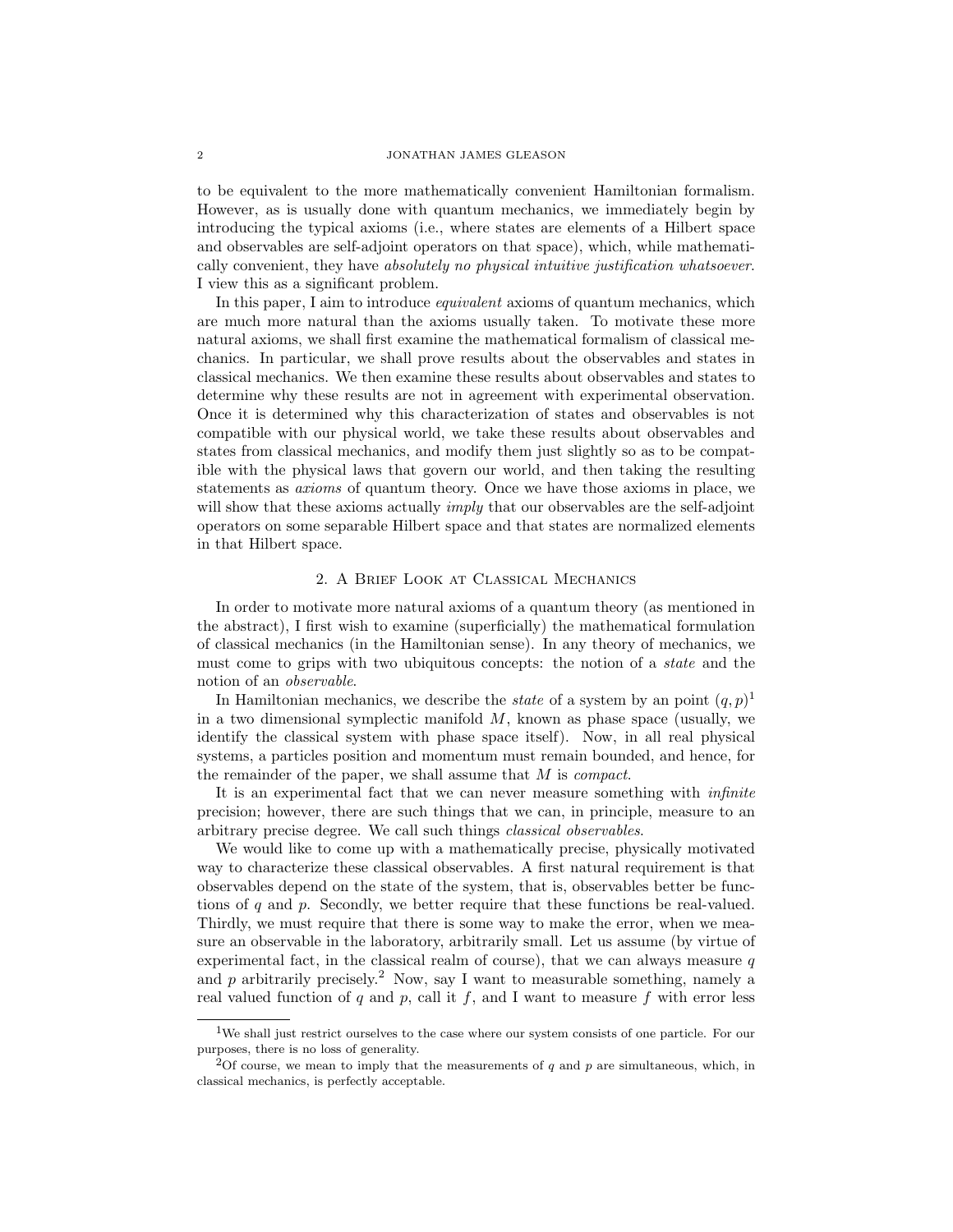than some  $\varepsilon > 0$ . Now, I know that I can make the error in q and p arbitrarily small, so, if there is some maximum error in q and p, call it  $\delta$ , so that when I plug in my measured values of q and p into f, my experimental value of f will be within  $\varepsilon$  of the true value of f, then f will be observable. But of course, this is just the definition of a continuous function! Thus, the natural definition for an observables in classical mechanics can be stated as follows:

Definition 2.1 (Classical Observables). The classical observables on M are exactly the continuous real-valued functions on M.

Hereafter, we shall simply denote the set of all observables on M as  $\mathcal{O} =$  $\mathcal{C}^0(M,\mathbb{R})$ . Now that we have a concrete way of viewing observables on M, we can define some obvious structure:

**Definition 2.2.** Let  $S = (p, q) \in M$ ,  $f, g \in \mathcal{O}$ , and  $a \in \mathbb{R}$ . Then, define

(1)  $(f+q)(S) \equiv f(S) + q(S)$  $(2)$   $(af)(S) \equiv af(S)$ (3)  $(fg)(S) \equiv f(S)g(S)$ (4)  $||f|| = \sup { |f(S)| |S = (p, q) \in M }$  $(5)$   $(f^*)(S) = \overline{f(S)}$ 

With these simple definitions, we have the following theorem:

**Theorem 2.1** (Properties of Classical Observables). The set of observables  $\mathcal O$  of a classical system are exactly the self-adjoint elements of a separable commutative unital C ∗ -algebra A.

# Proof. STEP 1: CONSTRUCT  $A$ .

Define  $\mathcal{A} \equiv C^0(M, \mathbb{C})$  and equip A with the operations given in Definition 2.2.

STEP 2: RELEGATE THE TRIVIAL WORK TO THE READER.

Except for proving that  $A$  is separable and complete, everything is just a matter of checking and we leave it to the reader.

STEP 3: FIND THE LIMIT OF A CAUCHY SEQUENCE.

To prove that A is complete, let  $f_n \in A$  be a Cauchy sequence. It follows that, for each  $x \in M$ ,  $f_n(x)$  is Cauchy in  $\mathbb C$ . But  $\mathbb C$  is complete, so define  $f : M \to \mathbb C$  such that  $f(x) = \lim f_n(x)$ . We now show that  $f_n$  converges to f. Let  $\varepsilon > 0$ , and choose  $N' \in \mathbb{N}$ , so that if  $n > m \ge N'$ , it follows that  $||f_n(x) - f_m(x)|| < \frac{\varepsilon}{2}$  for all  $x \in M$ . Then, pick  $N \geq N$  so that whenever  $n \geq N$ , it follows that  $||f_M(x_0) - f(x_0)|| < \frac{\varepsilon}{2}$ for a fixed  $x_0 \in M$ . Then, whenever  $n \geq N$ ,

$$
|f(x_0) - f_n(x_0)| \le |f_n(x_0) - f_N(x_0)| + |f_N(x_0) - f(x_0)| < \varepsilon.
$$

And so  $f_n$  converges to f.

STEP 4: SHOW THE LIMIT OF A CAUCHY SEQUENCE IS CONTINUOUS.

To prove f is continuous, fix  $x_0 \in M$ , let  $\varepsilon > 0$ , and choose  $N \in \mathbb{N}$  so that whenever  $n \geq N$ , it follows that  $|f_n(x) - f(x)| < \frac{\varepsilon}{3}$  for all  $x \in M$ . Then, let  $n \geq N$ , and choose  $\delta > 0$  so that whenever  $d(x, x_0) < \delta$ ,<sup>3</sup> it follows that  $|f_n(x) - f_n(x_0)| < \frac{\varepsilon}{3}$ . Then, whenever  $d(x, x_0) < \delta$ , it follows that

$$
|f(x) - f(x_0)| \le |f(x) - f_n(x)| + |f_n(x) - f_n(x_0)| + |f_n(x_0) - f(x_0)| < \varepsilon.
$$

Thus,  $f \in \mathcal{A}$ , and so  $\mathcal{A}$  is complete.

<sup>&</sup>lt;sup>3</sup>Here, *d* is the metric on  $M$ .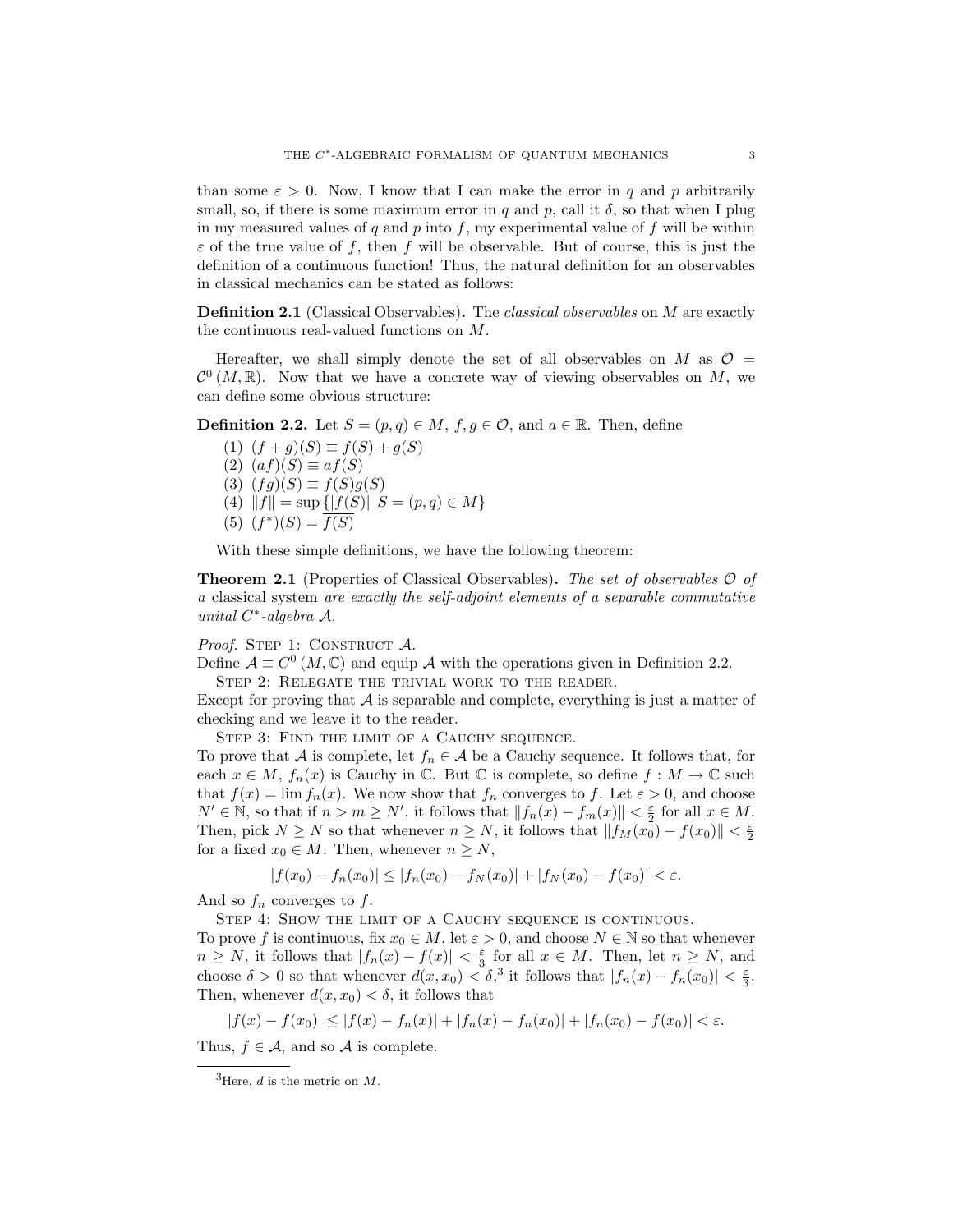STEP 5: PROVE THAT  $A$  is separable.

By the Stone-Weierstrass Theorem<sup>4</sup>, the set of all polynomials in  $q$  and  $p$  with coefficients with rational real and imaginary part form a countable dense subset of  $\mathcal{A}$ , and hence  $\mathcal A$  is separable.

This theorem will serve as our guide for axiomizing quantum mechanics for the remainder of the paper. Eventually, we will take the above theorem (with a slight modification) as an *axiom* of the observables of quantum mechanics.

Now we wish to do something similar with the states of a classical system. That is to say, we would like to examine the mathematical description of states in classical mechanics, and arrive at a result that we can hopefully take as an axiom for our theory of quantum mechanics. There is a natural way of viewing states in a classical system as linear functionals on O.

**Definition 2.3.** Let  $S = (p, q) \in M$  be a state. Then, we define  $S : A \to \mathbb{C}$  such that, for  $f \in \mathcal{A}$ :

$$
S(f) = f(S)
$$

Note that, we will not distinguish between classical states and the corresponding linear functional, which we also refer to as states; which one we are referring to will be clear from context.

It is easy to prove some trivial results about these states:

**Theorem 2.2** (Properties of Classical States). Let  $S \in M$  be a state. Then,  $S: \mathcal{A} \to \mathbb{C}$  is normalized positive linear functional on A.

Proof. Except normalization, these properties are all trivial to check. We note first that

$$
||S|| = \sup\{|S(f)| \mid ||f|| = 1\} \ge |S(1)| = 1.
$$

Secondly, for  $f \in \mathcal{A}$ ,

$$
|S(f)| = |f(S)| \le \sup\{|f(S)| | S \in M\} = ||f||,
$$

and so  $||S|| \leq 1$ , from which it follows that  $||S|| = 1$ , and hence S is normalized.

At this point, we have fully characterized both the observables and states in classical mechanics. The characterization of the observables is given in Theorem 2.1 and the characterization of the states is given in Theorem 2.2. The idea now is to examine Theorems 1.1 and 1.2 and determine what it is about them that is incompatible with quantum mechanics, and to figure out in what way we can modify them so that they are consistent with the way in which our world actually works.

# 3. What's Wrong with Classical Mechanics

Before we attempt at "fixing" our notions of states and observables for classical mechanics, we first want to gain a more enlightening view of states when viewed as linear functionals. A nice theorem, due to Riesz and Markov<sup>5</sup>, actually characterizes these states very nicely:

<sup>4</sup>See [11], pg. 175.

 $5$ See [10] pg. 130.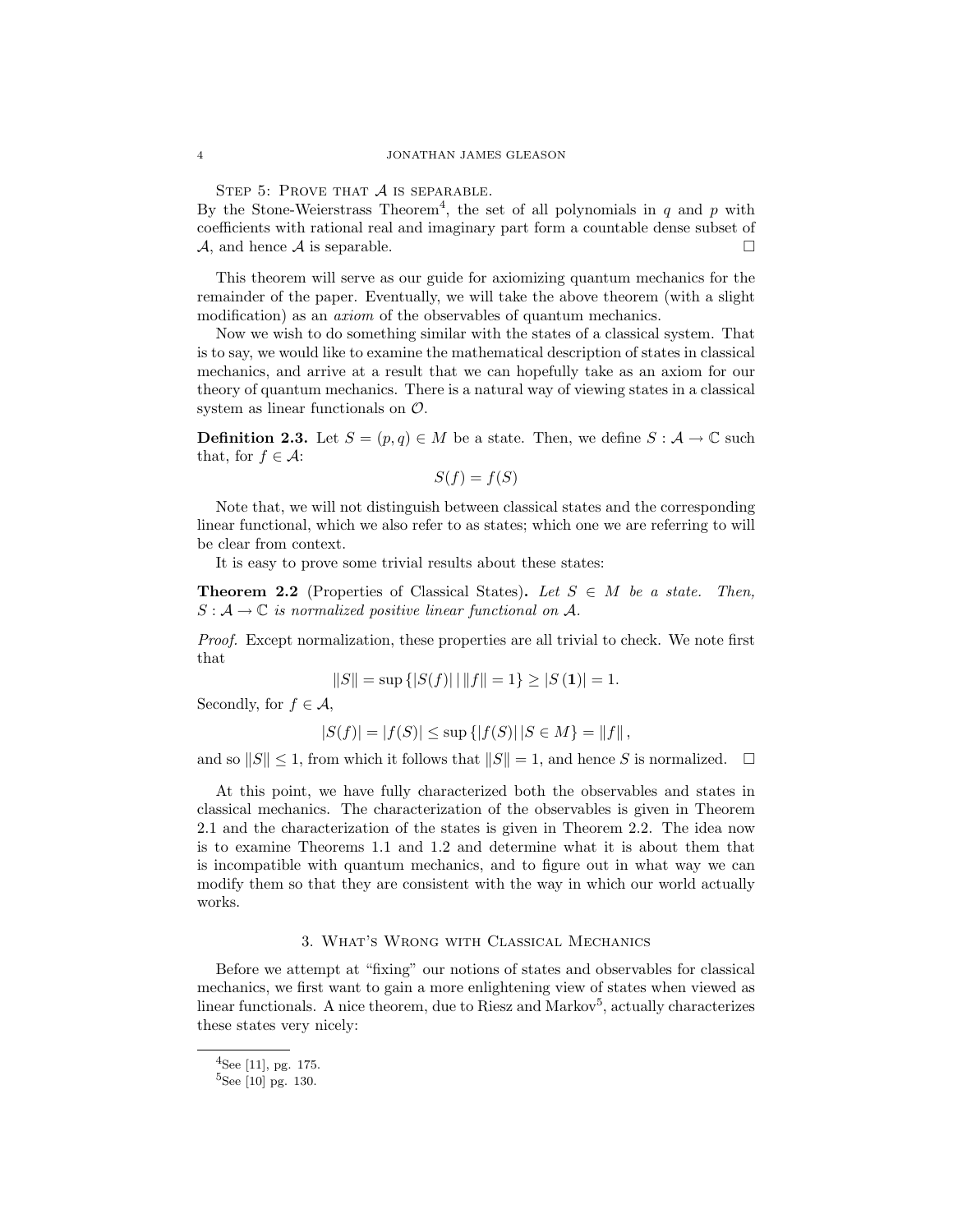**Theorem 3.1** (Riesz-Markov Theorem). Let X be a locally compact Hausdorff space, and let S be a state on  $C^0(X,\mathbb{R})$ . Then, there exists a unique Borel probability measure  $\mu_S$  on X such that, for all  $f \in C^0(X, \mathbb{R})$ 

$$
S(f) = \int_X f d\mu_S
$$

When viewed in the light of the Riesz-Markov Theorem, it makes sense to view  $S(f)$  as the expected value of the observable f in the state S. Physically, if we measure  $f$  many times in the laboratory, and our particle is in the state  $S$ , then our results *should* average to the value  $S(f)$ . With this intuition in mind, it makes sense to define the variance of an observable with respect to a state:

**Definition 3.1** (Variance). Let  $S \in M$  be a state and let  $f \in \mathcal{O}$ . Then, the variance of f with respect to  $S$  is defined as

$$
\sigma_S(f)^2 \equiv S\left[ \left( f - S(f) \right)^2 \right]
$$

The reader may check, that for our states defined the way they are (i.e.,  $S(f)$ )  $f(S)$ ),  $\sigma_S(f) = 0$  for all  $f \in \mathcal{O}$ . Keeping our experimental knowledge of quantum mechanics in mind, we know that this is not the case for all states. A good counterexample is a particle in a square well. We would like to develop our theory so that the ground "state" of this particle is to be considered a state in the mathematical theory. Unfortunately, with the ability of hindsight, we know that the variance of the position in this state is nonzero, and so if it is to be included in our notion of a state, we must modify the classical definition of a state.

To include such states, we must now throw away our notion that our states are points living in a symplectic manifold, in which case, it makes no sense to define them as linear functionals of the form  $S(f) = f(S)$ ; however, it is natural, and still mathematically possible, to take the set of all states of a quantum system to be the normalized positive linear functionals on the algebra of observables (just as in the classical case). We still have to come back to this and make this formal, however, because we have not yet defined the notion of an observable for a quantum system.

Now for the observables. It is an experimental fact that

(3.1) 
$$
\sigma_S(p)\sigma_S(q) \geq \frac{1}{2}\hbar
$$

for any state  $S$  (we refer the reader to any standard textbook on quantum mechanics, e.g., [12]). We would like such a result to be derivable from our mathematical theory, and the following derivation suggests that we should take our algebra observables to be noncommutative, in contrast to the classical case.

For the following argument, we shall assume all the properties of the observables stated in Theorem 2.1 except for commutativity. Let  $A, B \in \mathcal{O}$  and fix some state S. Without loss of generality, we may assume that  $S(A) = S(B) = 0$  (because we could just as well take the observables  $A - S(A)$  and  $B - S(B)$ . Thus,

$$
\sigma_S(A)^2 \sigma_S(B)^2 = S(A^2)S(B^2)
$$

Now,  $(\alpha A + i\beta B)^* = \alpha A - i\beta B$  for  $\alpha, \beta \in \mathbb{R}$  (here, we have used the fact that A, B are self-adjoint). So, by positivity of states, we have that

$$
S((\alpha A - i\beta B)(\alpha A + i\beta B)) = S(\alpha^2 A^2 + i\alpha \beta AB - i\alpha \beta BA + \beta^2 B^2)
$$
  
=  $S(A^2)\alpha^2 + S(i[A, B]) \alpha \beta + S(B^2)\beta^2 \ge 0$ ,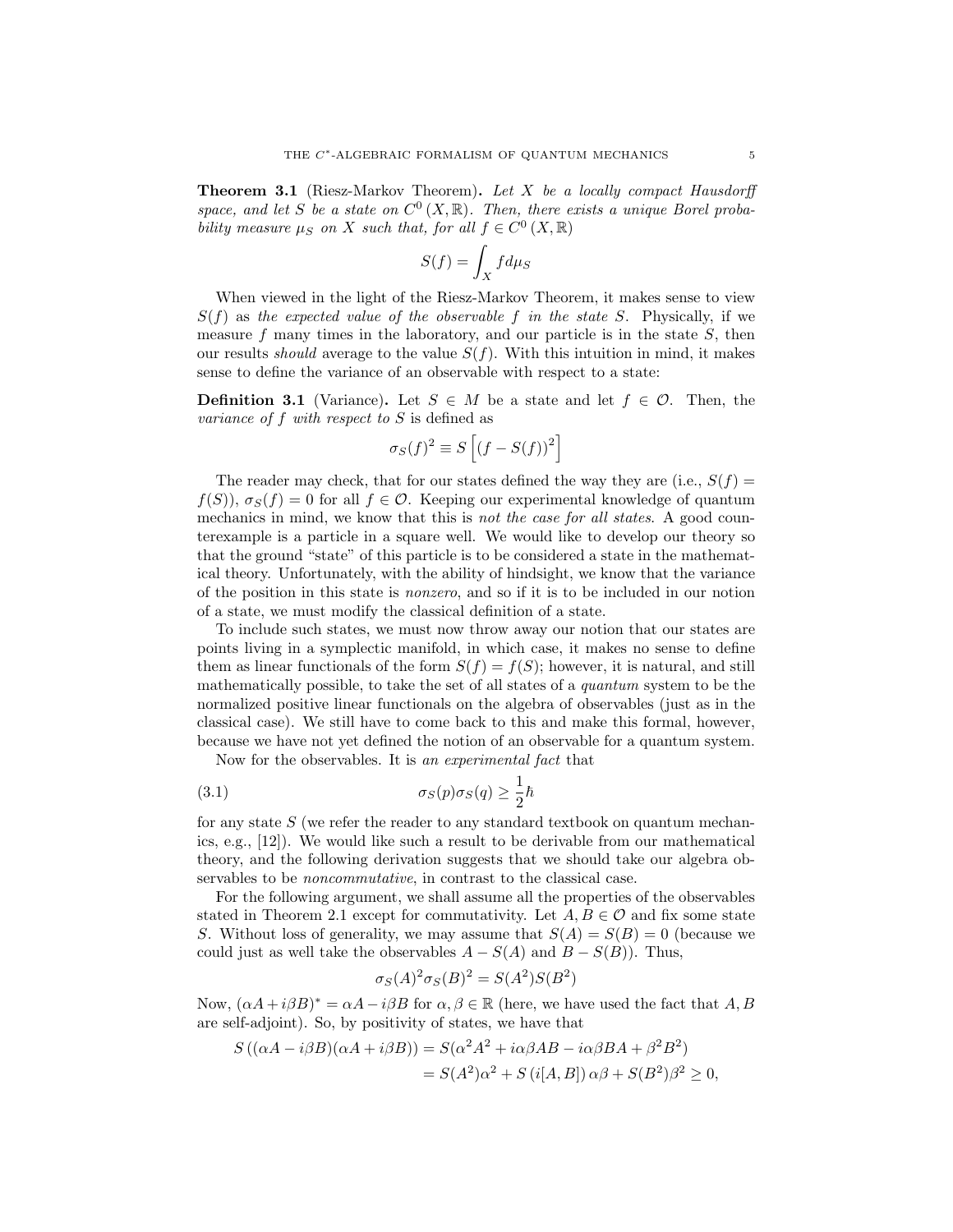where  $[A, B] \equiv AB - BA$  is the *commutator* of A and B. Defining

$$
M = \begin{bmatrix} S(A^2) & \frac{1}{2}S(i[A,B]) \\ \frac{1}{2}S(i[A,B]) & S(B^2) \end{bmatrix}
$$
 and  $\alpha = \begin{bmatrix} \alpha \\ \beta \end{bmatrix}$ 

we see that the above inequality becomes

 $\alpha^T M \alpha \geq 0$ 

Thus, M is positive-definite, and hence

$$
\det M = S(A^2)S(B^2) - \frac{1}{4}S(i[A, B])^2 \ge 0
$$

and hence

$$
\sigma_S(A)\sigma_S(B) \ge \frac{1}{2} |S([A, B])|
$$

We immediately see that the equation 3.1 is derivable from the above equation if  $[q, p] = \alpha \hbar \mathbf{1}$  where  $\alpha \in \mathbb{C}$  has norm 1. Of course, we must also have that (because all observables must be self-adjoint)

$$
[q, p]^* = (qp - pq)^* = pq - qp = -[q, p]
$$

so  $\alpha^* = -\alpha$ , so  $\alpha = \pm i$ . In the end, it makes no difference whether we take  $\alpha = i$  or  $\alpha = -i$ , so we might as well take  $\alpha = i$ . Thus, we see that if our theory takes the observables to be a *noncommutative algebra*, in particular, with the relation  $[q, p] = i\hbar \mathbf{1}$ , then equation 3.1 will be derivable in this theory. This suggests modifying Theorem 2.1 only slightly, removing the requirement that the algebra be commutative, and taking this as a definition of observables in quantum mechanics. We now make this formal:

**Axiom 3.1** (Quantum Observables). The set of observables  $\mathcal{O}$  of a quantum system are exactly the self-adjoint elements of a separable (noncommutative) unital  $C^*$ algebra A.

The reader should compare Axiom 3.1 to Theorem 2.1. Note how little we are changing between the classical and quantum.

And using the justification given at the beginning of this section, we make the following definition (which itself is just a slight modification of Theorem 2.2):

**Axiom 3.2** (Quantum States). The set of states  $S$  of a quantum system is the set of all positive linear functionals  $\psi$  on A such that  $\psi(1) = 1.6$ 

So what have we accomplished so far? We first took a formulation of classical mechanics, namely Hamiltonian mechanics, which itself can be shown to be equivalent to the extremely physically intuitive Newtonian formalism of mechanics, and examined its mathematical properties, specifically its mathematical properties relating to the classification of states and observables. We then took this mathematical characterization of states and observables contained in Theorems 2.1 and 2.2, and tried to figure out why these characterizations are incompatible with what we know about quantum mechanics. We eventually determined that to make these characterizations of states and observables compatible with quantum mechanics (with the benefit of hindsight of course), we should modify them slightly in the manner presented in Axioms 3.1 and 3.2.

 ${}^{6}$ In the classical case, we had that all our states were normalized. However, we do not wish to assume this here, because this presupposes that our states are bounded, something we don't need to assume. This can actually be proven (see Proposition 4.2), as you will see later.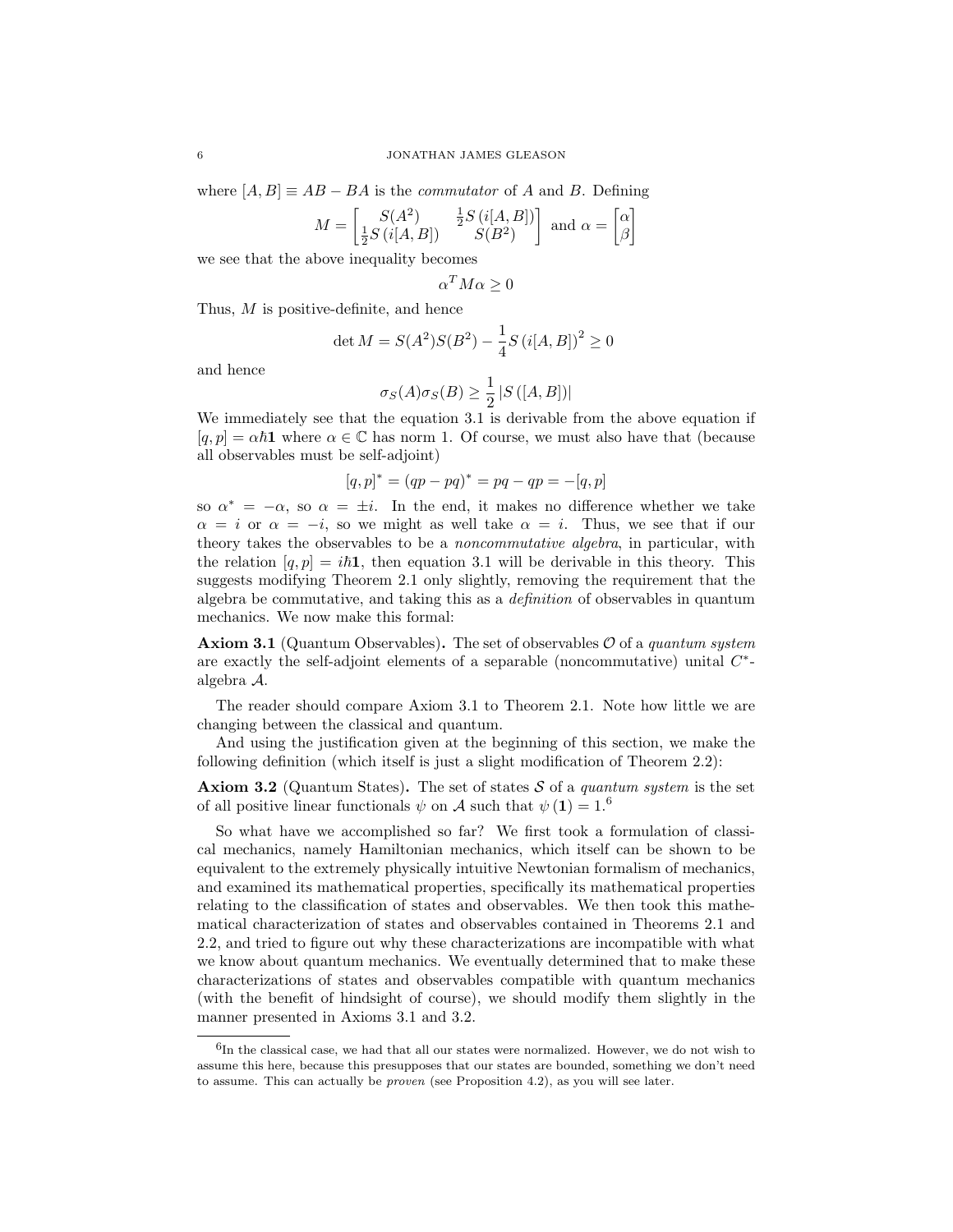What has been presented up to this point has mostly been all physical and mathematical justification for taking as assumptions Axioms 3.1 and 3.2. We now seek to build the theory of Quantum Mechanics from the ground up with these two fundamental assumptions, assumptions that arise naturally from the study of classical mechanics. Before we attempt to do this, however, a fair amount of machinery is needed to be built up from the theories of  $C^*$ -algebra and Hilbert spaces. Instead of going into the details of how all this might be built up, we simply state the results we shall need throughout the rest of the paper. The reader who is already familiar with the theories of  $C^*$ -algebras and Hilbert spaces, may skip to section 6 and use the following two sections as reference when necessary. The unfamiliar reader should be warned that the following two sections are not intended to teach, but merely provide a library of useful results that will be used within the paper.

# 4. THE THEORY OF  $C^*$ -ALGEBRAS

**Proposition 4.1.** Let A be a unital  $C^*$ -algebra and let  $\psi$  be a bounded linear functional on A. Then, if  $\|\psi\| = \psi(\mathbf{1})$ , then for  $\mathbf{A} \in \mathcal{A}, \ \psi(\mathbf{A}^*) = \psi(\mathbf{A})^*$ .

**Proposition 4.2.** Let A be a unital  $C^*$ -algebra and let  $\psi$  be a linear functional on A. Then,  $\psi$  is positive iff  $\|\psi\| = \psi(\mathbf{1}).$ 

**Proposition 4.3.** The states on a unital  $C^*$ -algebra A separate the elements of A.

**Proposition 4.4.** Let A and B be unital C<sup>\*</sup>-algebras, and let  $\pi : A \rightarrow B$  be a \*-homomorphism. Then,  $\|\pi(A)\| \leq \|A\|$ . Furthermore, if  $\pi$  is a \*-isomorphism, then,  $\|\pi(A)\| = \|A\|.$ 

### 5. The Theory of Hilbert Spaces

Notation. For the rest of the paper, unless otherwise stated, a sesquilinear form on a vector space will be denoted  $(\cdot|\cdot)$ , with the sesquilinear form conjugate linear in the first coordinate.

*Notation.* We shall denote by  $\mathcal{BL}(V)$  the set of all bounded linear operators on a normed vector space V and by  $\mathcal{L}(V)$  the set of all linear operators on a vector space  $V$ .

We would eventually like to prove that our observables are actually operators on a Hilbert space. Before we attempt to do this, however, we better first show that the bounded linear operators on a Hilbert space do in fact form a  $C^*$ -algebra. To do this, we must first come up with an involution to put on our space of operators. The notion of "adjointing" is a natural one; however, we must first prove that this notion is well-defined and makes sense:

**Proposition 5.1.** Let H be a Hilbert space. Then, for  $A \in \mathcal{BL}(H)$ , there exists a unique  $\mathbf{A}^* \in \mathcal{BL}(H)$  such that  $(\mathbf{A}\mathbf{y}|\mathbf{x}) = (\mathbf{y}|\mathbf{A}^*\mathbf{x})$  for all  $\mathbf{x}, \mathbf{y} \in H$ .

We now show that the set of all bounded operators on a Hilbert spaces, equipped with pointwise addition and scalar multiplication, "adjointing" as the involution, and the usual operator norm forms a  $C^*$ -algebra: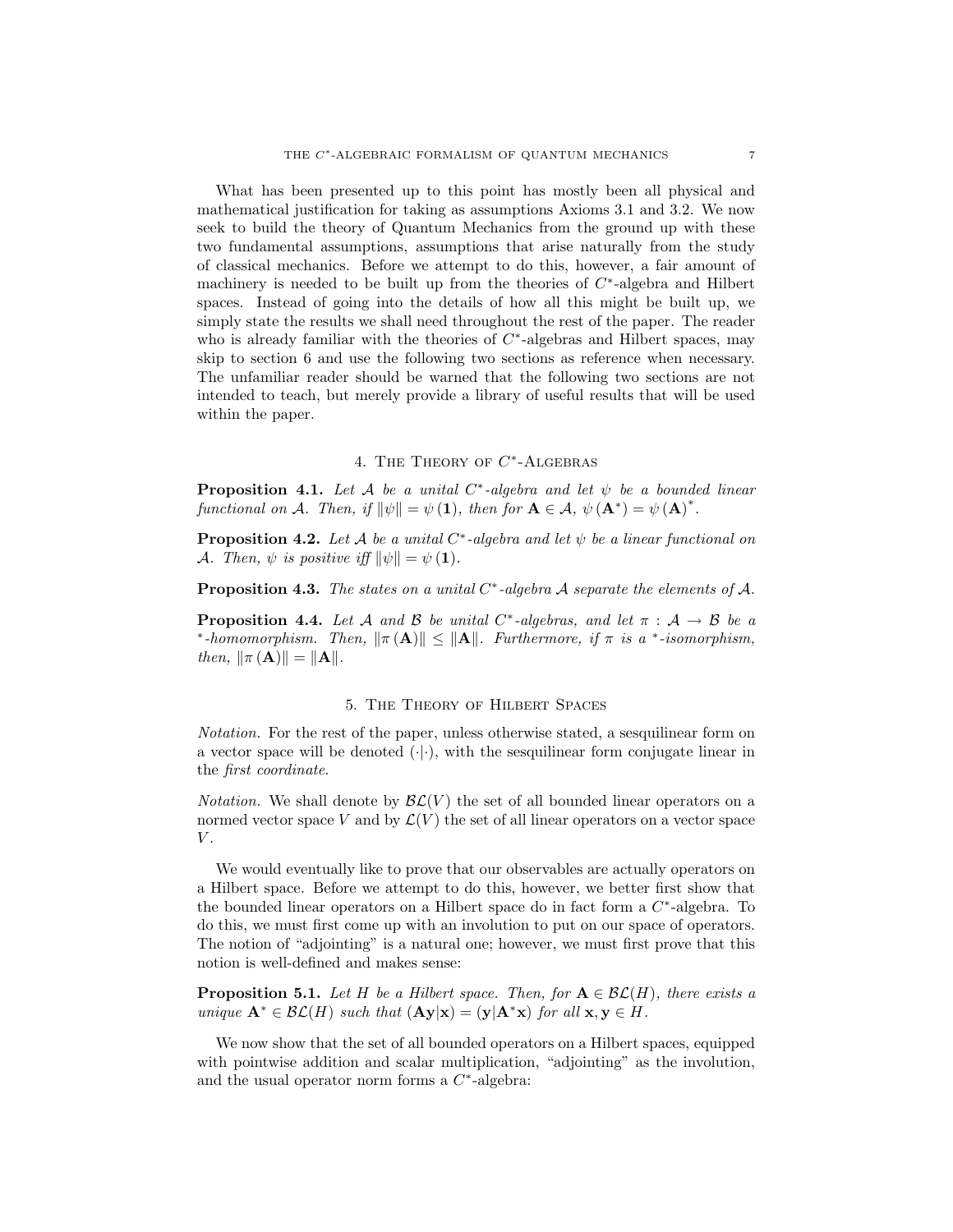**Proposition 5.2** (Bounded Operators on a Hilbert Space Form a  $C^*$ -Algebra). Let H be a Hilbert space. Then,  $\mathcal{BL}(H)$  with pointwise addition, scalar multiplication, multiplication, the unary operation of "adjointing" for an involution, and the operator norm make  $\mathcal{BL}(H)$  into a C<sup>\*</sup>-algebra.

Proposition 5.3 (Direct Sum of Hilbert Spaces). Let I be an index set and let  ${H_i | i \in I}$  be a collection of Hilbert spaces, each with inner product  $(\cdot | \cdot)_i$ . Define H to be the set of all functions  $f: I \to \bigcup_{i \in I} H_i$  such that:

- (1) For  $i \in I, f(i) \in H_i$ .
- (2) There is a countable set  $S_f \subseteq I$  such that  $f(I \backslash S_f) = \{0\}$
- (3)  $\sum_{i \in S_f} ||f(i)||^2 < \infty$ .

Define addition and scalar multiplication pointwise, and define an inner product on H such that, for  $f, g \in H$ ,

$$
(g|f)=\sum_{i\in S_f\cup S_g}\left(g(i)|f(i)\right)_i.
$$

Then, H with this inner product is a Hilbert space.

*Notation*. The set H in the above proof is usually denoted  $\bigoplus_{i\in I} H_i$ . To denote an element in  $\bigoplus_{i\in I}H_i$ , we shall use the notation  $\bigoplus_{i\in I}f_i$  or  $\bigoplus_{i\in I}f(i)$ .

**Proposition 5.4.** Let  $H$  be an inner product space. Then,  $H$  is separable iff there exists an orthonormal basis of H.

**Proposition 5.5.** Let H be a separable Hilbert space, let  $\{e_n | n \in \mathbb{N}\}\$ and  ${f_n | n \in \mathbb{N}}$  be countable orthonormal bases for H, which exist by virtue of Proposition 5.4, and let  $\mathbf{A} \in \mathcal{L}(H)$  be trace-class. Then,

$$
\sum_{n\in\mathbb{N}}\left(\mathbf{e_{n}}|\mathbf{A}\mathbf{e_{n}}\right)=\sum_{n\in\mathbb{N}}\left(\mathbf{f_{n}}|\mathbf{A}\mathbf{f_{n}}\right)<\infty.
$$

**Proposition 5.6.** Let V be a normed vector space, let W be a Banach space, and let U be a dense subspace of V. Then, for  $A \in \mathcal{BL}(U, W)$ , there exists a unique  $\widetilde{\mathbf{A}} \in \mathcal{BL}(V, W)$  such that  $\widetilde{A}|_U = A$ .

## 6. Quantum Mechanics from the Ground Up

Notation. For the duration of this section, unless otherwise noted, the symbols  $A$ ,  $\mathcal{O}$ , and  $\mathcal{S}$  have the meanings given to them in Axioms 3.1 and 3.2.

Before we begin, we first state three of the Dirac-Von Neumann Axioms of quantum mechanics<sup>7</sup> that we shall derive from Axioms 3.1 and 3.2.

Statement 6.1 (Dirac-Von Neumann Axiom 1). To each quantum system, we associate a separable Hilbert space  $H$  over  $\mathbb{C}$ .

Statement 6.2 (Dirac-Von Neumann Axiom 2). Every observable is a self-adjoint operator on H.

Statement 6.3 (Dirac-Von Neumann Axiom 3). The states of a quantum system are exactly the positive operators of trace 1.

Before we get down to business, we first have to prove some elementary properties of  $A$  and  $S$  using the firepower of the previous two sections.

 $7$ See [14], pg. 66.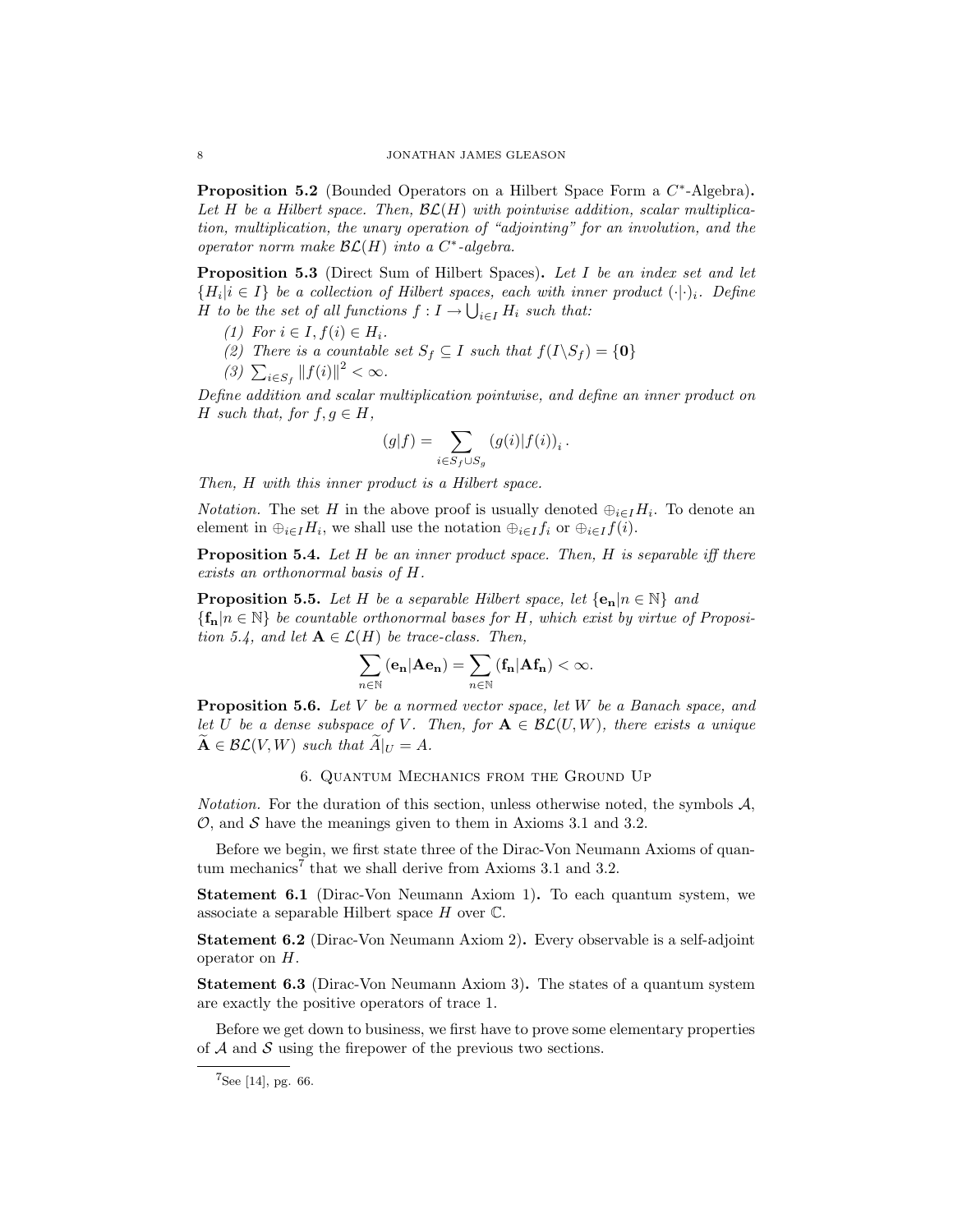**Lemma 6.1.** S is a weak-\* compact subset of  $A^*$ .

*Proof.* We first show that S is closed in the weak-<sup>\*</sup> topology. Let  $\psi_n \in S$  be a sequence converging to  $\psi \in \mathcal{A}^*$ . We wish to show that  $\psi$  is positive. Let  $\mathbf{A} \in \mathcal{A}$  be positive. Then, by definition of the weak-<sup>∗</sup> topology,

$$
\lim\psi_{n}\left(\mathbf{A}\right)=\psi\left(\mathbf{A}\right).
$$

But, each  $\psi_n(\mathbf{A}) \geq 0$ , and hence  $\psi(\mathbf{A}) \geq 0$  for every positive  $\mathbf{A} \in \mathcal{A}$ . Thus,  $\psi$  is positive, and by the same reasoning  $\psi(\mathbf{1}) = \lim \psi_n(\mathbf{1}) = 1$ , and hence S is closed. However,  $S \subseteq {\emptyset \in \mathcal{A}^* \mid ||\phi|| \leq 1} \equiv B$  because  $||\psi|| = 1$  for  $\psi \in S$ . But, by the Banach-Alaoglu Theorem<sup>8</sup>, B is compact in the weak-<sup>\*</sup> topology. Thus, because S is a closed subset of B, S must also be compact in the weak- $*$  topology.

# Theorem 6.2. S is separable in the weak- $*$  topology.

### Proof. STEP 1: INTRODUCE NOTATION.

Because  $A$  is separable, we can pick a countable dense subset of  $A$ . Enumerate the elements in this countable dense subset  $\mathbf{A}_n$ . Define  $X = \{ \phi \in \mathcal{A}^* | ||\phi|| \leq 1 \},\$  $D = \{z \in \mathbb{C} \mid |z| \leq 1\}$ , and  $Y = \prod_{n \in \mathbb{N}} D$ . Equip X with the weak-\* topology.

STEP 2: DEFINE A HOMEOMORPHISM FROM  $X$  to a subset of  $Y$ .

Define  $h: X \to Y$  such that, for  $\phi \in X$ ,

$$
h(\phi) = \left(\frac{1}{\|\mathbf{A_0}\|}\phi\left(\mathbf{A_0}\right),\ldots,\frac{1}{\|\mathbf{A_n}\|}\phi\left(\mathbf{A_n}\right),\ldots\right) \in Y.
$$

STEP 3: PROVE  $h$  is continuous.

To prove that h is continuous, let  $\phi_i \in X$  be a net converging to  $\phi \in X$ . Then, by definition of the weak-<sup>∗</sup> topology, for  $n \in \mathbb{N}$ ,  $\phi_i(\mathbf{A}_n)$  converges to  $\phi(\mathbf{A})$  in  $\mathbb{C}$ , and hence

$$
h(\phi_i) = \left(\frac{1}{\|\mathbf{A_0}\|}\phi_i\left(\mathbf{A_0}\right),\ldots,\frac{1}{\|\mathbf{A_n}\|}\phi_i\left(\mathbf{A_n}\right),\ldots\right)
$$

converges to

 $(\phi(\mathbf{A_0}), \ldots, \phi(\mathbf{A_n}), \ldots)$ 

in  $Y$ . Thus,  $h$  is continuous.

STEP 4: PROVE  $h$  is injective.

Suppose  $h(\phi) = h(\psi)$ . Then,  $\phi(\mathbf{A}_n) = \phi(\mathbf{A}_n)$  for all  $n \in \mathbb{N}$ . Now, we would like to show that for an arbitrary  $\mathbf{A} \in \mathcal{A}, \phi(\mathbf{A}) = \psi(\mathbf{A})$ . So let  $\mathbf{A} \in \mathcal{A}$ , and by density, let  $\mathbf{A}_{n_k}$  be a sequence of the  $\mathbf{A}_n$ s converging to  $\mathbf{A}$ . Then, by continuity of  $\phi$  and  $\psi$ , we have that

$$
\phi(\mathbf{A}) = \phi\left(\lim_{k \to \infty} \mathbf{A}_{\mathbf{n}_{k}}\right) = \lim_{k \to \infty} \phi(\mathbf{A}_{\mathbf{n}_{k}}) = \lim_{k \to \infty} \psi(\mathbf{A}_{\mathbf{n}_{k}}) = \psi\left(\lim_{k \to \infty} \mathbf{A}_{\mathbf{n}_{k}}\right) = \psi(\mathbf{A}).
$$

Thus,  $\phi = \psi$ , and so h is injective.

STEP 5: PROVE  $h$  is a homeomorphism from  $X$  to a subspace of  $Y$ .

Now,  $h: X \to h(X)$  is continuous and bijective, so to prove that  $h: X \to h(X)$ is a homeomorphism, it suffices to show that  $h^{-1}: h(X) \to X$  is continuous, or equivalently, that h itself is closed. So let  $S \subseteq X$  be closed. Now, by the Banach-Alaoglu Theorem<sup>9</sup>, X is compact, so S itself is compact. Now, because h is continuous, it follows that  $h(S)$  is compact, and hence closed. Thus,  $h: X \to h(X)$ is a homeomorphism. Of course,  $h(X)$  is a metric space, so X is metrizable.

 $8$ See [9], pg. 66.

 $^{9}$ See [9], pg. 66.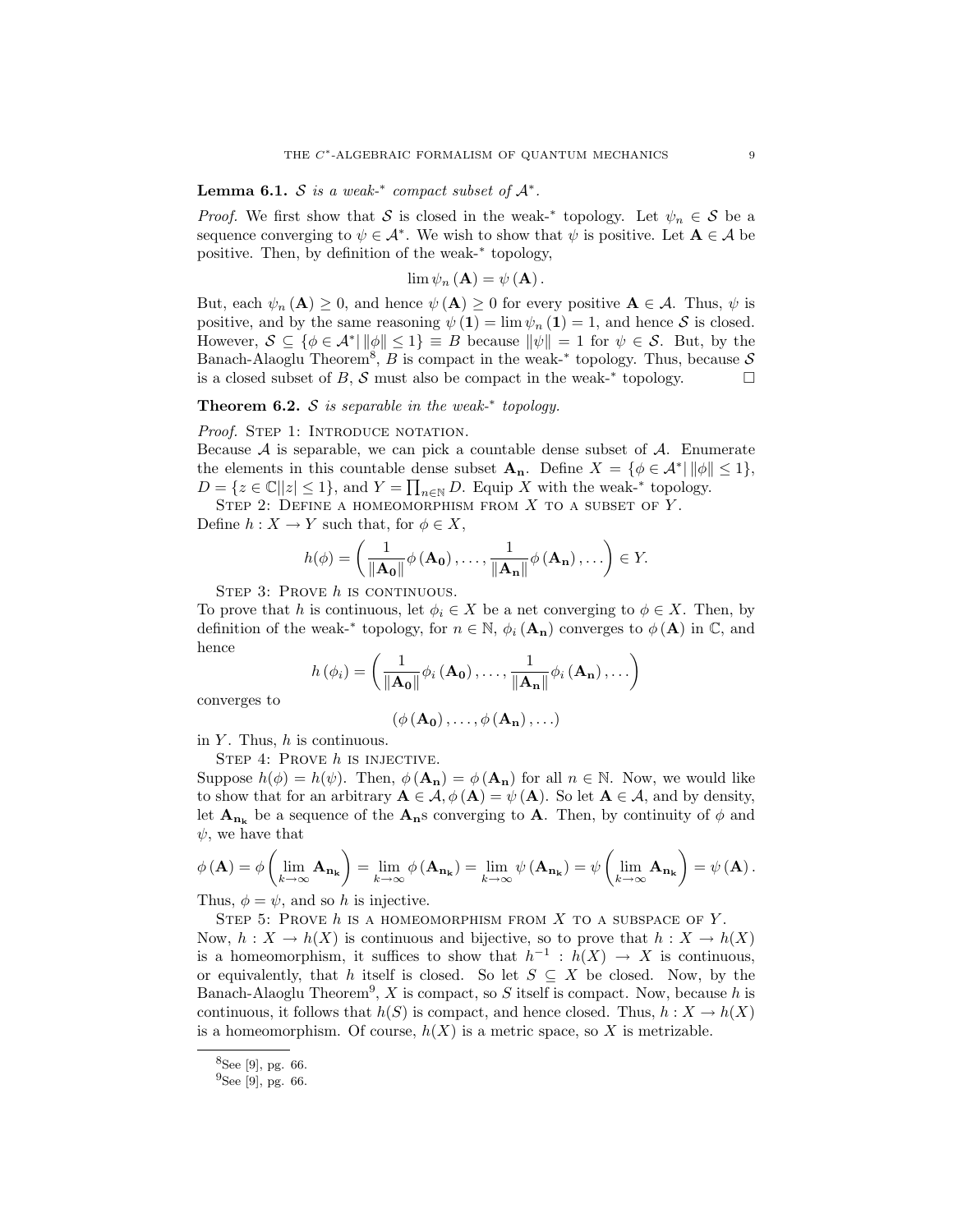STEP 6: CONCLUDE  $S$  is separable.

 $S \subseteq X$ , so S is of course also metrizable. Let d be the metric on S that induces the weak-<sup>\*</sup> topology on X. Define  $S_n = \left\{ B_{\frac{1}{n}}(\phi) | \phi \in X \right\}$ . Each  $S_n$  is an open cover of S. Now, by Lemma 6.1, S is compact, so for each  $S_n$ , we can pick a finite subcover  $T_n$ . For each  $T_n$ , let  $C_n$  be the set of the centers of the balls in  $T_n$ . Note that each  $C_n$  is finite. Define  $C = \bigcup_{n \in \mathbb{N}} C_n$ . Because each  $C_n$  is finite, it follows that C is at most countable. To show that C is dense, let  $\phi \in \mathcal{S}$ . We wish to construct a sequence in C converging to  $\phi$ . Now, each  $T_n$  covers X, so pick center of the open ball that  $\phi$  is contained in: call it  $\phi_n$ . It follows that  $d(\phi, \phi_n) < \frac{1}{n}$ , and hence  $\phi_n$ converges to  $\phi$ . Thus, C is dense, and hence X is separable.

Now, with the appropriate machinery in place, we plan to link our definitions of quantum observables and states, which were given in terms of  $C^*$ -algebras, to the usual definitions of quantum observables and states, which are given in terms of Hilbert spaces.

The following theorem is the key that links everything together, and it, along with the Gelfand-Naimark Theorem, is one of the two primary results of this paper.

**Theorem 6.3** (Gelfand-Naimark-Segal Theorem). Let  $\psi \in \mathcal{S}$ . Then, there exists a separable Hilbert space  $H_{\psi}$  over  $\mathbb C$  and a \*-representation  $\pi_{\psi}: \mathcal A \to \mathcal{BL}(H_{\psi})$  such that:

- (1) There exists a cyclic vector  $\mathbf{x}_{\psi} \in H$  of  $\pi_{\psi}$ .
- (2) There is some positive  $\Psi \in \mathcal{BL}(H_{\psi})$  with  $Tr \Psi = 1$  such that, for  $\mathbf{A} \in \mathcal{A}$ ,  $\psi\left(\mathbf{A}\right)=\left(\mathbf{x}_{\psi}|\pi_{\psi}\left(\mathbf{A}\right)\mathbf{x}_{\psi}\right)=\text{Tr}\ [\mathbf{\Psi}\pi_{\psi}\left(\mathbf{A}\right)].$
- (3) Every \*-representation  $\pi$  of  $\tilde{A}$  into a Hilbert space H over  $\mathbb C$  with cyclic vector **x** such that  $\psi(\mathbf{A}) = (\mathbf{x} | \pi(\mathbf{A}) \mathbf{x})$  for  $\mathbf{A} \in \mathcal{A}$  is equivalent to  $\pi_{\psi}$  in the sense that, for every such representation, there exists a unitary transformation  $U : H \to H_{\psi}$  such that  $U\mathbf{x} = \mathbf{x}_{\psi}$  and for  $\mathbf{A} \in \mathcal{A}, \pi_{\psi}(\mathbf{A}) =$  $U \pi (\mathbf{A}) U^{-1}$ .

*Proof.* STEP 1: DEFINE A SEMIDEFINITE SESQUILINEAR FORM ON  $A$ . We first wish to turn  $A$  into an inner product space. To do this, we first define a sesquilinear form on A. Define, for  $\mathbf{A}, \mathbf{B} \in \mathcal{A}$ :

$$
(\mathbf{A}|\mathbf{B}) \equiv \psi \left( \mathbf{A}^* \mathbf{B} \right)
$$

The reader may check that this is linear in the first argument, and conjugate symmetric (conjugate symmetry follows from Propositions 4.2 and 4.1). We would like this to be an inner product; however, while it certainly is nonnegative, it isn't necessarily positive definite. To turn it into an inner product product, we plan to show that the set

$$
\mathcal{I} = \{ \mathbf{B} \in \mathcal{A} | \forall \mathbf{A} \in \mathcal{A}, (\mathbf{A}|\mathbf{B}) = 0 \}
$$

is a subspace of  $A$ . Then, we would like to show that the above defined sesquilinear form is a well-defined inner product on the quotient space  $A/\mathcal{I}$ .

STEP 2: SHOW THAT  $A/\mathcal{I}$  is an inner product space with the inner PRODUCT  $(\cdot|\cdot)$  EXTENDED NATURALLY TO THE QUOTIENT SPACE.

The reader may check for themselves that  $\mathcal I$  is in fact a left-sided ideal. Now,  $\mathcal I$  is a subspace of  $A$ , so if we temporarily forget about the extra structure on  $A$ , we can construct the quotient space  $A/\mathcal{I}$  by the usual means. We define the sesquilinear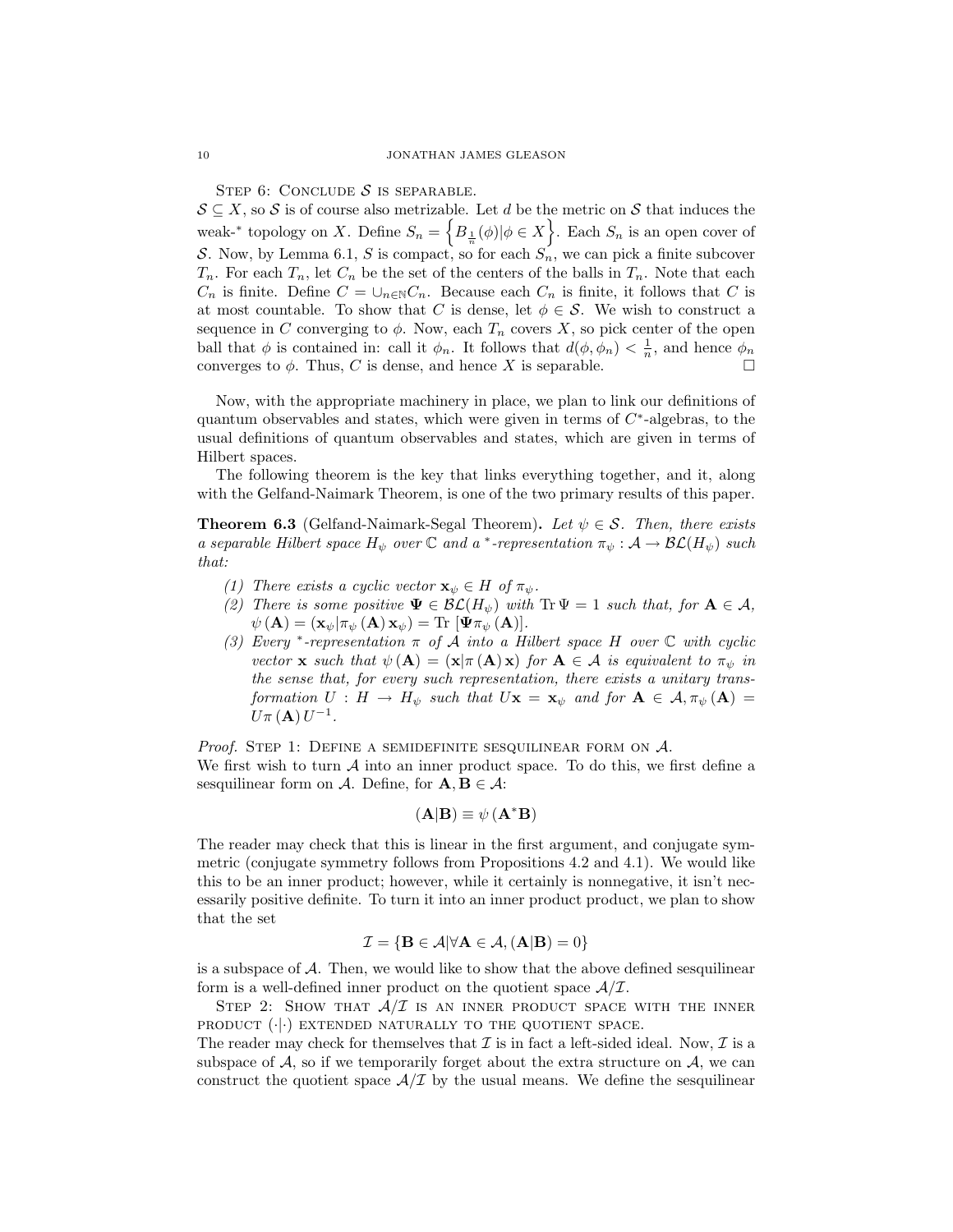form on the *quotient space* in the obvious way: for  $\mathbf{A} + \mathcal{I}, \mathbf{B} + \mathcal{I} \in \mathcal{A}/\mathcal{I}$ , we define

$$
(\mathbf{A} + \mathcal{I}|\mathbf{B} + \mathcal{I}) \equiv (\mathbf{A}|\mathbf{B}).
$$

Once again, this is obviously linear in the first argument and conjugate symmetric, so all that we have to prove is well-definedness and positive-definiteness. To prove well-definedness, let  $\mathbf{A}, \mathbf{B}, \mathbf{C}, \mathbf{D} \in \mathcal{A}$ , and suppose  $\mathbf{A} + \mathcal{I} = \mathbf{C} + \mathcal{I}$  and  $\mathbf{B} + \mathcal{I} = \mathbf{D} + \mathcal{I}$ . Thus, we may write  $\mathbf{C} = \mathbf{A} + \mathbf{I}_1$  and  $\mathbf{D} = \mathbf{B} + \mathbf{I}_2$  for  $\mathbf{I}_1, \mathbf{I}_2 \in \mathcal{I}$ . Then,

$$
(C|D) = (A + I_1|B + I_2) = (A|B) + (I_1|B) + (A|I_2) + (I_1|I_2) = (A|B)
$$

and so the sesquilinear form is well-defined. To prove positive-definiteness, suppose  $(A + \mathcal{I}A + \mathcal{I}) = 0$ . It immediately follows that  $(A|A) = 0$ . By the Cauchy-Schwarz Inequality (whose proof does not require positive-definiteness), for  $B \in \mathcal{A}$ 

$$
|\mathbf{(B|A)}|^2 \leq (\mathbf{A}|\mathbf{A})\left(\mathbf{B}|\mathbf{B}\right) = 0,
$$

and hence, for  $\mathbf{B} \in \mathcal{A}$ ,  $(\mathbf{B}|\mathbf{A}) = 0$ , and so  $\mathbf{A} \in \mathcal{I}$ . Thus,  $\mathbf{A} + \mathcal{I} = \mathbf{0} + \mathcal{I}$  and hence  $(\cdot|\cdot)$  is a well-defined inner product on  $\mathcal{A}/\mathcal{I}$ . In fact, this actually proves that

$$
\mathcal{I} = \left\{ \mathbf{A} \in \mathcal{A} \right| (\mathbf{A}|\mathbf{A}) = 0 \right\},\
$$

a result that we will use later in the proof.

STEP 3: COMPLETE  $A/\mathcal{I}$  to a HILBERT SPACE,  $H_{\psi}$ .

This inner product induces a norm, and hence a metric on  $A/\mathcal{I}$ . Complete the metric space  $A/\mathcal{I}$  in to a Hilbert space  $H_{\psi}$  over  $\mathbb{C}$ . We now proceed to construct our representation.

STEP 4: CONSTRUCT A \*-HOMOMORPHISM  $\phi : A \rightarrow \mathcal{BL}(A/\mathcal{I}).$ We first define a \*-homomorphism  $\phi : A \to \mathcal{BL}(\mathcal{A}/\mathcal{I})$  defined such that, for  $A \in \mathcal{A}$ ,  $\phi$  sends **A** to the operator that sends **B** +  $\mathcal{I} \in \mathcal{A}/\mathcal{I}$  to **AB** +  $\mathcal{I}$ . That is,

$$
\phi(\mathbf{A})(\mathbf{B} + \mathcal{I}) = \mathbf{A}\mathbf{B} + \mathcal{I}.
$$

We first prove well-definedness of the "operator"  $\phi(\mathbf{A})$ . Suppose  $\mathbf{B} + \mathcal{I} = \mathbf{C} + \mathcal{I}$ . Then,  $\mathbf{C} = \mathbf{B} + \mathbf{I}$  for some  $\mathbf{I} \in \mathcal{I}$ . Thus,

$$
\phi(\mathbf{A})(\mathbf{C} + \mathcal{I}) = \mathbf{AC} + \mathcal{I} = \mathbf{A}(\mathbf{B} + \mathbf{I}) + \mathcal{I}
$$
  
=  $\mathbf{AB} + \mathbf{AI} + \mathcal{I} = \mathbf{AB} + \mathcal{I} = \phi(\mathbf{A})(\mathbf{B} + \mathcal{I}),$ 

where we have used the fact that  $\mathcal I$  is a left-ideal so that we know  $\mathbf{A}\mathbf{I} \in \mathcal I$ . The reader may check that  $\phi (\mathbf{A})$  is actually linear. To prove that  $\phi (\mathbf{A})$  is bounded, it suffices to show that the set  $\left\{ \left\| \phi(\mathbf{A}) (\mathbf{B} + \mathcal{I}) \right\|^2 \middle| \left\| \mathbf{B} + \mathcal{I} \right\| = 1 \right\}$  is bounded above, so let  $\mathbf{B} + \mathcal{I} \in \mathcal{A}/\mathcal{I}$  be of norm 1. For convenience, let us first define

$$
\psi_{\mathbf{B}}\left(\mathbf{A}\right) \equiv \psi\left(\mathbf{B}^* \mathbf{A} \mathbf{B}\right).
$$

The reader may check that  $\psi_{\mathbf{B}}$  is a positive linear functional on A (this follows trivially from the fact that  $\psi$  is a positive linear functional on A). Then,

$$
\|\phi(\mathbf{A})(\mathbf{B}+\mathcal{I})\|^2 = \|\mathbf{A}\mathbf{B}+\mathcal{I}\|^2 = (\mathbf{A}\mathbf{B}|\mathbf{A}\mathbf{B}) = \psi(\mathbf{B}^*\mathbf{A}^*\mathbf{A}\mathbf{B}) = \psi_{\mathbf{B}}(\mathbf{A}^*\mathbf{A})
$$
  
\n
$$
\leq \|\psi_{\mathbf{B}}\| \|\mathbf{A}^*\mathbf{A}\|_{\mathcal{A}} = \psi_{\mathbf{B}}(1) \|\mathbf{A}\|_{\mathcal{A}}^2 = \|\mathbf{A}\|_{\mathcal{A}}^2,
$$

where we have applied Proposition 4.2 and used the subscript  $A$  to denote the norm on  $A$  that makes it into a  $C^*$ -algebra, to distinguish it from the semi-norm on A induced by the semi-definite sesquilinear form. Thus,  $\phi(A)$  is well-defined and  $\phi(\mathbf{A}) \in \mathcal{BL}(\mathcal{A}/\mathcal{I}).$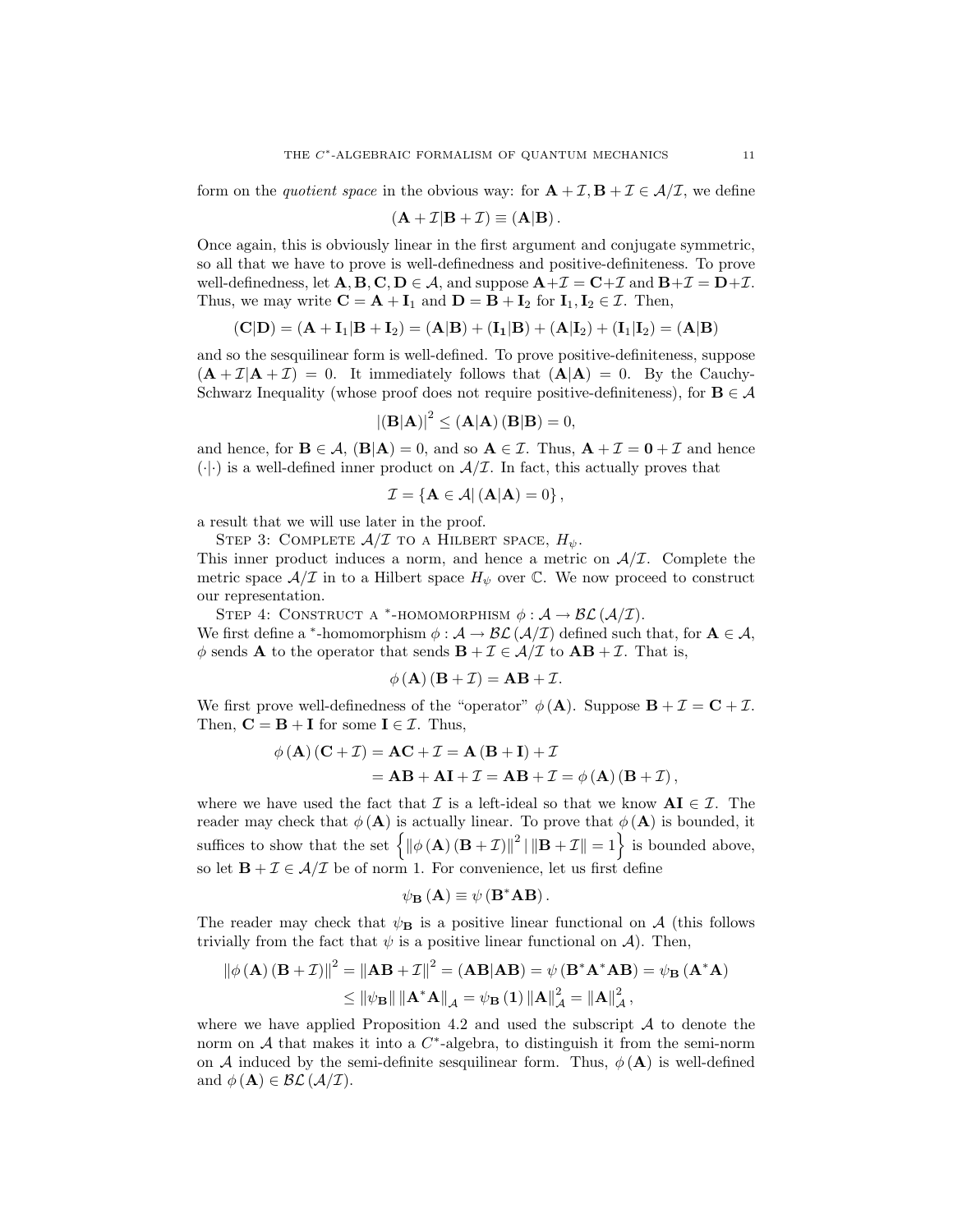STEP 5: SHOW THAT  $\phi$  is actually a \*-HOMOMORPHISM. To show that  $\phi$  is a <sup>\*</sup>-homomorphism, for  $\mathbf{A}, \mathbf{B}, \mathbf{C} \in \mathcal{A}$  we see that

$$
\phi (\mathbf{A} + \mathbf{B}) (\mathbf{C} + \mathcal{I}) = (\mathbf{A} + \mathbf{B}) \mathbf{C} + \mathcal{I} = \mathbf{A} \mathbf{C} + \mathbf{B} \mathbf{C} + \mathcal{I}
$$
  
= (\mathbf{A} \mathbf{C} + \mathcal{I}) + (\mathbf{A} \mathbf{B} + \mathcal{I}) = \phi (\mathbf{A}) (\mathbf{C} + \mathcal{I}) + \phi (\mathbf{B}) (\mathbf{C} + \mathcal{I})  
= (\phi (\mathbf{A}) + \phi (\mathbf{B})) (\mathbf{C} + \mathcal{I}),

and so  $\phi(\mathbf{A} + \mathbf{B}) = \phi(\mathbf{A}) + \phi(\mathbf{B})$ . Similarly, we obtain  $\phi(\mathbf{A}\mathbf{B}) = \phi(\mathbf{A})\phi(\mathbf{B})$  and  $\phi(\mathbf{1}) = \mathbf{1}$ . To show that  $\phi(\mathbf{A}^*) = \phi(\mathbf{A})^*$ , we see that

$$
(\mathbf{C} + \mathcal{I} | \phi(\mathbf{A}^*) (\mathbf{B} + \mathcal{I})) = (\mathbf{C} + \mathcal{I} | \mathbf{A}^* \mathbf{B} + \mathcal{I}) = (\mathbf{C} | \mathbf{A}^* \mathbf{B}) = \psi(\mathbf{C}^* \mathbf{A}^* \mathbf{B})
$$

$$
= \psi((\mathbf{A}\mathbf{C})^* \mathbf{B}) = (\mathbf{A}\mathbf{C} | \mathbf{B}) = (\mathbf{A}\mathbf{C} + \mathcal{I} | \mathbf{B} + \mathcal{I})
$$

$$
= (\phi(\mathbf{A})(\mathbf{C} + \mathcal{I}) | \mathbf{B} + \mathcal{I}).
$$

Thus, by Proposition 5.1, it follows that  $\phi(\mathbf{A}^*) = \phi(\mathbf{A})^*$ . Thus,  $\phi$  is a ∗ -homomorphism.

STEP 6: EXTEND  $\phi$  to a <sup>\*</sup>-representation  $\pi_{\psi}$  of A. Now, by the usual process of completion,  $A/\mathcal{I}$  is dense in  $H_{\psi}$ , thus, by Proposition 5.6, there exists a unique bounded linear operator, call it  $\pi_{\psi}(\mathbf{A})$ , such that  $\pi_{\psi}(\mathbf{A})|_{\mathcal{A}/\mathcal{I}} = \phi(\mathbf{A})$ . This defines a function  $\pi_{\psi}: \mathcal{A} \to \mathcal{BL}(H_{\psi})$ . It follows from the fact that  $\phi$  is a <sup>\*</sup>-homomorphism that  $\pi_{\psi}$  is a <sup>\*</sup>-representation.

STEP 7: CONSTRUCT THE CYCLIC VECTOR.

Define  $\mathbf{x}_{\psi} \equiv \mathbf{1} + \mathcal{I} \in H_{\psi}$ . Then,

$$
\pi(\mathcal{A})\mathbf{x}_{\psi} = \{\mathbf{A} + \mathcal{I}|\mathbf{A} \in \mathcal{A}\} = \mathcal{A}/\mathcal{I}.
$$

But, by the completion process,  $A/\mathcal{I}$  is dense in H, and so  $\mathbf{x}_{\psi}$  is a cyclic vector of  $\pi_{\psi}$ .

STEP 8: PROVE  $H_{\psi}$  is separable.

Because A is separable, it follows that  $\pi_{\psi}(A) \mathbf{x}_{\psi}$  is separable. But,  $\pi_{\psi}(A) \mathbf{x}_{\psi}$  is dense in  $H_{\psi}$ , and hence  $H_{\psi}$  is separable.

STEP 9: PROVE THE FIRST EQUALITY OF  $(2)$ . We see that, for  $A \in \mathcal{A}$ ,

$$
(\mathbf{x}_{\psi}|\pi_{\psi}(\mathbf{A})\mathbf{x}_{\psi}) = (\mathbf{1} + \mathcal{I}|\pi_{\psi}(\mathbf{A}) (\mathbf{1} + \mathcal{I})) = (\mathbf{1} + \mathcal{I}|\mathbf{A} + \mathcal{I}) = (\mathbf{1}|\mathbf{A}) = \psi(\mathbf{1}^*\mathbf{A})
$$
  
=  $\psi(\mathbf{A}).$ 

and so the first equality of (2) is proved.

STEP 10: PROVE THE SECOND EQUALITY OF  $(2)$ .

Because  $H_{\psi}$  is separable, by Proposition 5.4,  $H_{\psi}$  has a countable orthonormal basis. Denote the basis by  $\{e_n | n \in \mathbb{N}\}\$ . Now, write

$$
\mathbf{x}_{\psi} = \sum_{n \in \mathbb{N}} c_n \mathbf{e_n}
$$

for  $c_n \in \mathbb{C}$ , and define  $\Psi \in \mathcal{BL}(H_{\psi})$  such that

$$
(\mathbf{e_n}|\mathbf{\Psi e_m})=c_m^*c_n.
$$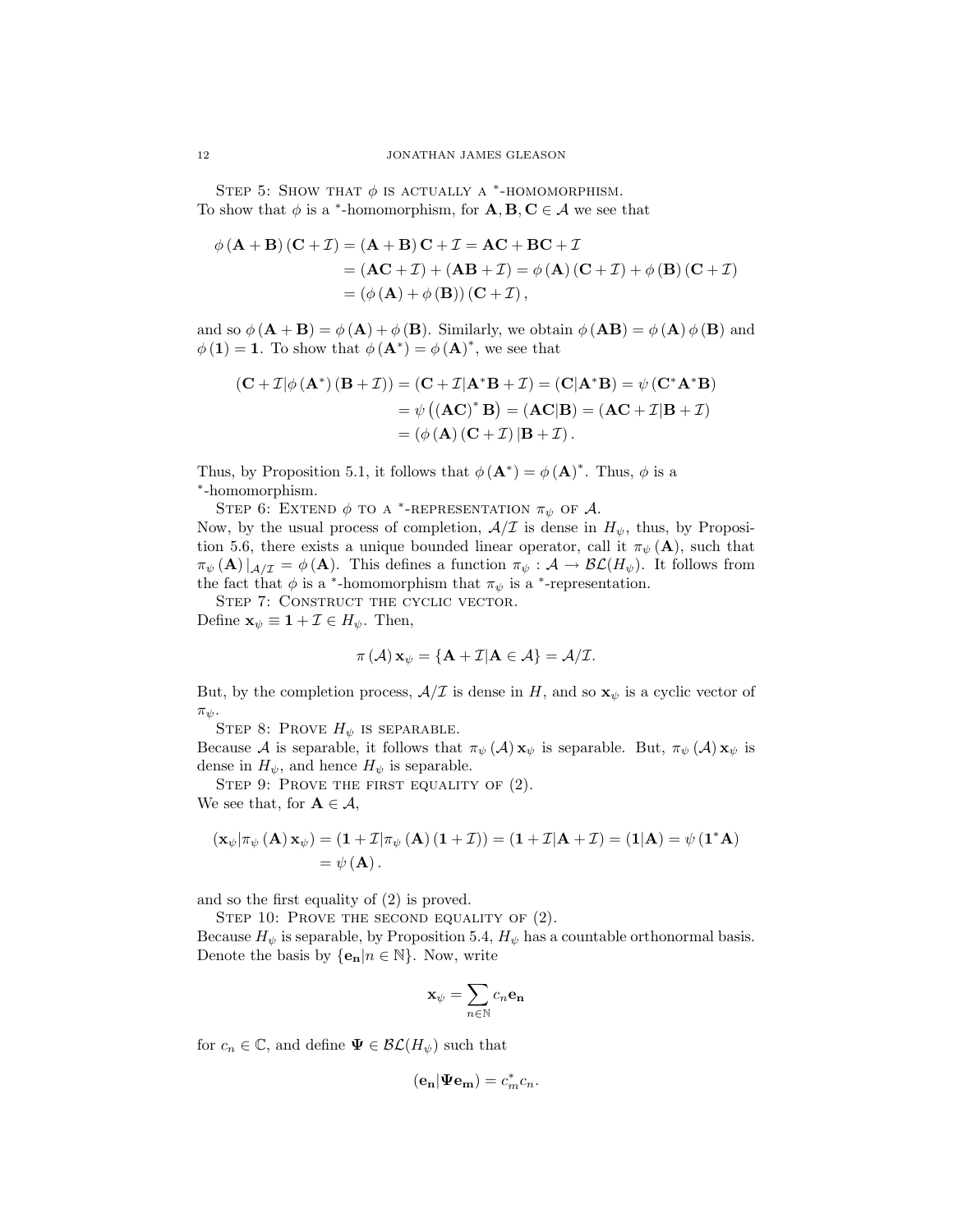It follows that

$$
\psi(\mathbf{A}) = \left(\sum_{m \in \mathbb{N}} c_m \mathbf{e_m} |\pi_{\psi}(\mathbf{A}) \left(\sum_{n \in \mathbb{N}} c_n \mathbf{e_n}\right)\right) = \left(\sum_{m \in \mathbb{N}} \mathbf{e_m} |\sum_{n \in \mathbb{N}} [c_n \pi_{\psi}(\mathbf{A}) \mathbf{e_n}]\right)
$$

$$
= \sum_{n \in \mathbb{N}} \left[ \left(\sum_{m \in \mathbb{N}} c_m \mathbf{e_m} |c_n \pi_{\psi}(\mathbf{A}) \mathbf{e_n}\right) \right] = \sum_{n \in \mathbb{N}} \sum_{m \in \mathbb{N}} [c_m^* c_n (\mathbf{e_m} | \pi_{\psi}(\mathbf{A}) \mathbf{e_n})]
$$

$$
= \sum_{n \in \mathbb{N}} \left[ \left(\mathbf{e_m} |\sum_{m \in \mathbb{N}} [c_m^* c_n \pi_{\psi}(\mathbf{A}) \mathbf{e_n}] \right) \right]
$$

$$
= \sum_{n \in \mathbb{N}} \left[ \left(\mathbf{e_m} |\pi_{\psi}(\mathbf{A}) \left(\sum_{m \in \mathbb{N}} [c_m^* c_n \mathbf{e_n}] \right) \right) \right] = \sum_{n \in \mathbb{N}} [(\mathbf{e_m} | \pi_{\psi}(\mathbf{A}) \Psi \mathbf{e_m})]
$$

$$
= \text{Tr} [\pi_{\psi}(\mathbf{A}) \Psi] = \text{Tr} [\Psi \pi_{\psi}(\mathbf{A})].
$$

Using the fact that  $\psi(1) = 1$ , we easily see that Tr  $\Psi = 1$ . To prove that  $\Psi$  is positive, we define **B**  $\in$   $\mathcal{BL}(H)$  such that

$$
(\mathbf{e}_{\mathbf{m}}|\mathbf{B}\mathbf{e}_{\mathbf{n}}) = \begin{cases} c_n^* & \text{if } m = 1\\ 0 & \text{otherwise} \end{cases}.
$$

It follows that

$$
(\mathbf{e_n}|\mathbf{B^*Be_m})=(\mathbf{Be_n}|\mathbf{Be_m})=(c_n^*\mathbf{e_1}|c_m^*\mathbf{e_1})=c_m^*c_n,
$$

and hence  $\Psi = \mathbf{B}^* \mathbf{B}$ . Thus,  $\Psi$  is positive.

STEP 11: DEFINE THE UNITARY TRANSFORMATION OF PROPERTY (3) ON  $\pi(\mathcal{A})\mathbf{x}$ .

Let H be a Hilbert space<sup>10</sup> over C and let  $\pi : A \to \mathcal{BL}(H)$  be a <sup>\*</sup>-representation of A with cyclic vector **x** such that, for  $A \in \mathcal{A}$ ,

$$
\psi (\mathbf{A}) = (\mathbf{x} | \pi (\mathbf{A}) \mathbf{x}).
$$

We first define  $\widetilde{U}$  :  $\pi(\mathbf{A}) \mathbf{x} \to H_{\psi}$  and then aim to extend it uniquely to all of H by Proposition 5.6. First of all, for  $\mathbf{v} \in \pi(\mathbf{A})\mathbf{x}$  write  $\mathbf{v} = \pi(\mathbf{A})\mathbf{x}$  for some  $\mathbf{A} \in \mathcal{A}$ . Then, define

$$
\widetilde{U}\mathbf{v} = \widetilde{U}\left(\pi\left(\mathbf{A}\right)\mathbf{x}\right) = \pi_{\psi}\left(\mathbf{A}\right)\mathbf{x}_{\psi}.
$$

 $U**v** = U(\pi (**A**)**x**) = \pi_{\psi (**A**)**x**_{\psi}.$ <br>Step 12: Prove this transformation is well-defined.

We first show that  $\tilde{U}$  is well-defined, i.e.,  $\tilde{U}$ **v** does not depend on our choice of  $A \in \mathcal{A}$  such that  $\pi(A) x = v$  because such an A might not be unique. So suppose  $\mathbf{A}' \in \mathcal{A}$  is such that  $\pi(\mathbf{A}') \mathbf{x} = \mathbf{v}$ . It follows that

$$
\psi (\mathbf{A}^* \mathbf{A}') = (\mathbf{x} | \pi (\mathbf{A}^* \mathbf{A}') \mathbf{x}) = (\mathbf{x} | \pi (\mathbf{A}^*) \pi (\mathbf{A}') \mathbf{x}) = (\mathbf{x} | \pi (\mathbf{A}^*) \pi (\mathbf{A}) \mathbf{x})
$$

$$
= (\mathbf{x} | \pi (\mathbf{A}^* \mathbf{A}) \mathbf{x}) = \psi (\mathbf{A}^* \mathbf{A}).
$$

Similarly,

$$
\psi\left(\mathbf{A}^*\mathbf{A}\right) = \psi\left(\mathbf{A'}^*\mathbf{A}\right) = \psi\left(\mathbf{A'}^*\mathbf{A'}\right).
$$

Thus,

$$
(\mathbf{A} - \mathbf{A}' | \mathbf{A} - \mathbf{A}') = \psi ((\mathbf{A} - \mathbf{A}')^* (\mathbf{A} - \mathbf{A}'))
$$
  
=  $\psi (\mathbf{A}^* \mathbf{A}) - \psi (\mathbf{A}^* \mathbf{A}') - \psi (\mathbf{A}'^* \mathbf{A}) + \psi (\mathbf{A}'^* \mathbf{A}') = 0,$ 

<sup>&</sup>lt;sup>10</sup>The inner product on H will also be denoted ( $\cdot$ ). This should cause no confusion.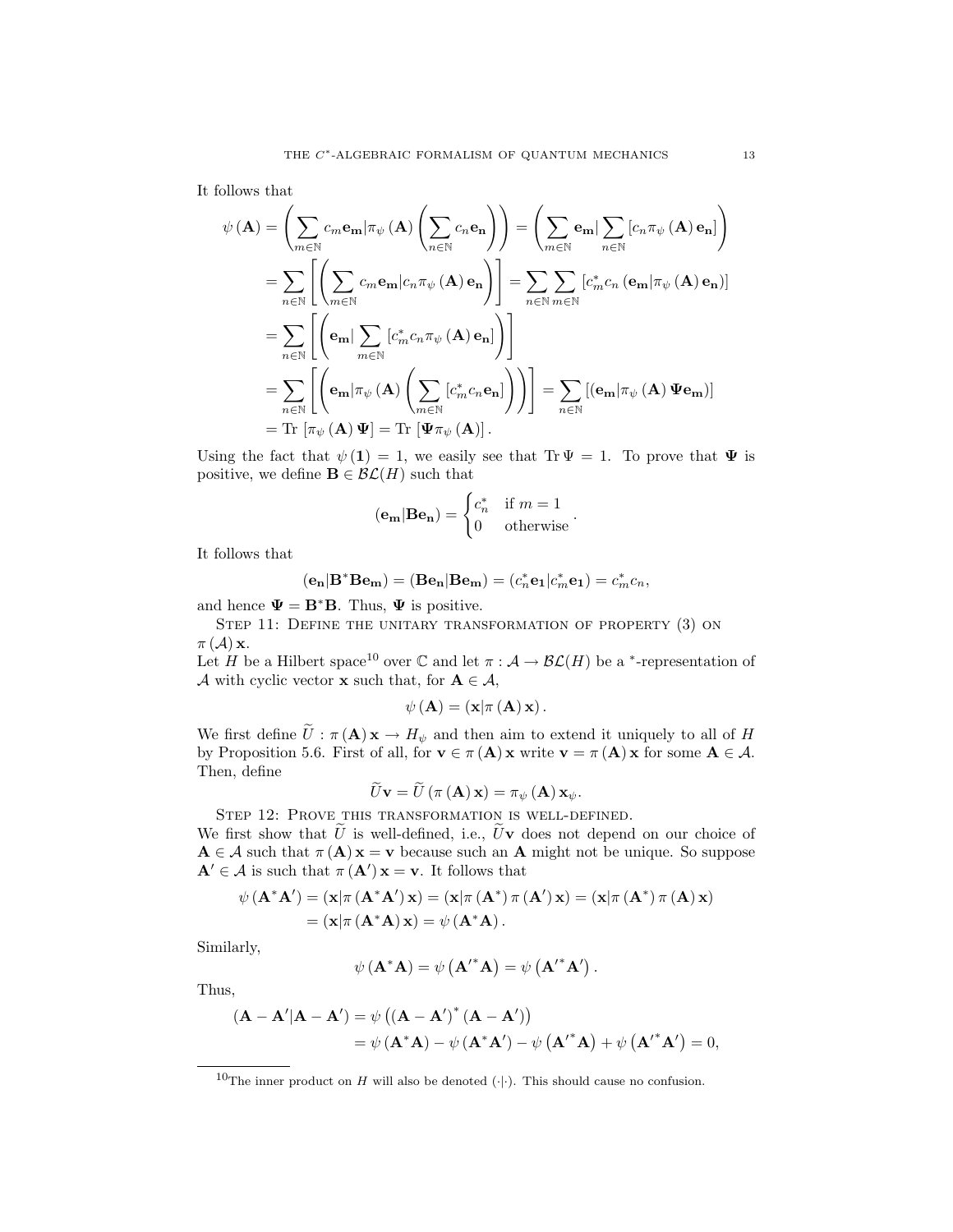and so  $\mathbf{A} - \mathbf{A}' \in \mathcal{I}$ . But then,

$$
\widetilde{U}(\pi (\mathbf{A'})\mathbf{x}) = \pi_{\psi}(\mathbf{A'})\mathbf{x}_{\psi} = \mathbf{A'} + \mathcal{I} = \mathbf{A} + \mathcal{I} = \widetilde{U}(\pi (\mathbf{A})\mathbf{x}),
$$

and so  $\tilde{U}$  is well-defined.

STEP 13: PROVE THIS TRANSFORMATION IS LINEAR AND BOUNDED. It is easy to check that  $\hat{U}$  is linear. To check that is is bounded, we see that

$$
\left\| \widetilde{U} \left( \pi \left( \mathbf{A} \right) \mathbf{x} \right) \right\|^{2} = \left\| \pi_{\psi} \left( \mathbf{A} \right) \mathbf{x}_{\psi} \right\|^{2} = \left\| \mathbf{A} + \mathcal{I} \right\|^{2} = (\mathbf{A} + \mathcal{I}|\mathbf{A} + \mathcal{I}) = (\mathbf{A}|\mathbf{A})
$$

$$
= \psi \left( \mathbf{A}^{*} \mathbf{A} \right) = (\mathbf{x}|\pi \left( \mathbf{A}^{*} \mathbf{A} \right) \mathbf{x}) = (\mathbf{x}|\pi \left( \mathbf{A} \right)^{*} \pi \left( \mathbf{A} \right) \mathbf{x})
$$

$$
= (\pi \left( \mathbf{A} \right) \mathbf{x}|\pi \left( \mathbf{A} \right) \mathbf{x}) = \left\| \pi \left( \mathbf{A} \right) \mathbf{x} \right\|^{2},
$$

and so  $\widetilde{U} \in \mathcal{BL}(\pi(\mathcal{A}) \mathbf{x}, H_{\psi}).$ 

STEP 14: EXTEND THIS TRANSFORMATION TO ALL OF  $H$ .

Because  $\pi(\mathcal{A})$ **x** is dense in H, by Proposition 5.6, there exists a unique  $U \in$  $\mathcal{BL}(H, H_{\psi})$  such that  $U|_{\pi(\mathcal{A})\mathbf{x}} = U$ .

STEP 15: PROVE THAT  $U$  is unitary.

To prove U is injective, it suffices to show that  $U\mathbf{v} = \mathbf{0} + \mathcal{I}$  implies  $\mathbf{v} = 0$  for  $\mathbf{v} \in \pi(\mathcal{A})\mathbf{x}$  by linearity of U, continuity of U, and denseness of  $\pi(\mathcal{A})\mathbf{x}$ . So let  $\mathbf{v} \in \pi(\mathcal{A})\mathbf{x}$  and write  $\mathbf{v} = \pi(\mathbf{A})\mathbf{x}$  for  $\mathbf{A} \in \mathcal{A}$ . If  $U\mathbf{v} = 0$ , then

$$
\pi_{\psi}(\mathbf{A})\mathbf{x}_{\psi}=\mathbf{A}+\mathcal{I}=\mathbf{0}+\mathcal{I}.
$$

Thus,  $A \in \mathcal{I}$ . So

$$
0 = (\mathbf{A}|\mathbf{A}) = \psi(\mathbf{A}^*\mathbf{A}) = (\mathbf{x}|\pi(\mathbf{A}^*\mathbf{A})\mathbf{x}) = (\pi(\mathbf{A})\mathbf{x}|\pi(\mathbf{A})\mathbf{x}) = (\mathbf{v}|\mathbf{v}).
$$

Thus, by positive-definiteness,  $\mathbf{v} = \mathbf{0}$ , and hence U is injective.

To prove U is surjective, by linearity of U, continuity of U, denseness of  $\pi_{\psi}(\mathcal{A})$  x in  $H_{\psi}$ , and denseness of  $\pi(\mathcal{A})\mathbf{x}$  in H, it suffices to show that for  $\mathbf{w}\in\pi_{\psi}(\mathcal{A})\mathbf{x}_{\psi}$ , there exists  $\mathbf{v} \in \pi(\mathcal{A}) \mathbf{x}_{\psi}$  such that  $U\mathbf{v} = \mathbf{w}$ . Write  $\mathbf{w} = \pi_{\psi}(\mathbf{A}) \mathbf{x}_{\psi} \in \pi_{\psi}(\mathcal{A}) \mathbf{x}_{\psi}$  for **A**. Then, pick  $\mathbf{v} = \pi(\mathbf{A})\mathbf{x} \in \pi(\mathcal{A})\mathbf{x}$ . It is easy to show that  $U\mathbf{v} = \mathbf{w}$ , and hence  $U$  is surjective, and hence bijective.

To prove that  $U$  is unitary, it suffices to show that

$$
(\mathbf{w}|\mathbf{v}) = (U\mathbf{w}|U\mathbf{v})
$$

for  $\mathbf{v}, \mathbf{w} \in \pi(\mathcal{A})\mathbf{x}$ , by density of  $\pi(\mathcal{A})\mathbf{x}$  and continuity of U. Write  $\mathbf{v} = \pi(\mathbf{A})\mathbf{x}$ and  $\mathbf{w} = \pi(\mathbf{B}) \mathbf{x}$  for  $\mathbf{A}, \mathbf{B} \in \mathcal{A}$ . Then,

$$
(\mathbf{w}|\mathbf{v}) = (\pi (\mathbf{B}) \mathbf{x}|\pi (\mathbf{A}) \mathbf{x}) = (\mathbf{x}|\pi (\mathbf{B}^* \mathbf{A}) \mathbf{x}) = \psi (\mathbf{B}^* \mathbf{A}) = (\mathbf{B}|\mathbf{A})
$$
  
=  $(\mathbf{B} + \mathcal{I}|\mathbf{A} + \mathcal{I}) = (\pi_{\psi} (\mathbf{B}) \mathbf{x}_{\psi}|\pi_{\psi} (\mathbf{A}) \mathbf{x}_{\psi})$   
=  $(U (\pi (\mathbf{B}) \mathbf{x}) | U (\pi (\mathbf{A}) \mathbf{x})) = (U \mathbf{w} | U \mathbf{v}).$ 

Thus, U is a unitary transformation.

STEP 16: PROVE  $U$  satisfies the properties listed in  $(3)$ We see that

$$
U\mathbf{x}=U\left(\pi\left(\mathbf{1}\right)\right)\mathbf{x}=\pi_{\psi}\left(\mathbf{1}\right)\mathbf{x}_{\psi}=\mathbf{x}_{\psi}.
$$

Let  $\mathbf{B} + \mathcal{I} \in \mathcal{A}/\mathcal{I}$ . Then, for  $\mathbf{A} \in \mathcal{A}$ 

$$
U\pi (\mathbf{A}) U^{-1} (\mathbf{B} + \mathcal{I}) = U\pi (\mathbf{A}) \pi (\mathbf{B}) \mathbf{x} = U\pi (\mathbf{A} \mathbf{B}) \mathbf{x} = \pi_{\psi} (\mathbf{A} \mathbf{B}) \mathbf{x}_{\psi}
$$
  
=  $\pi_{\psi} (\mathbf{A}) \pi_{\psi} (\mathbf{B}) \mathbf{x}_{\psi} = \pi_{\psi} (\mathbf{A}) (\mathbf{B} + \mathcal{I}).$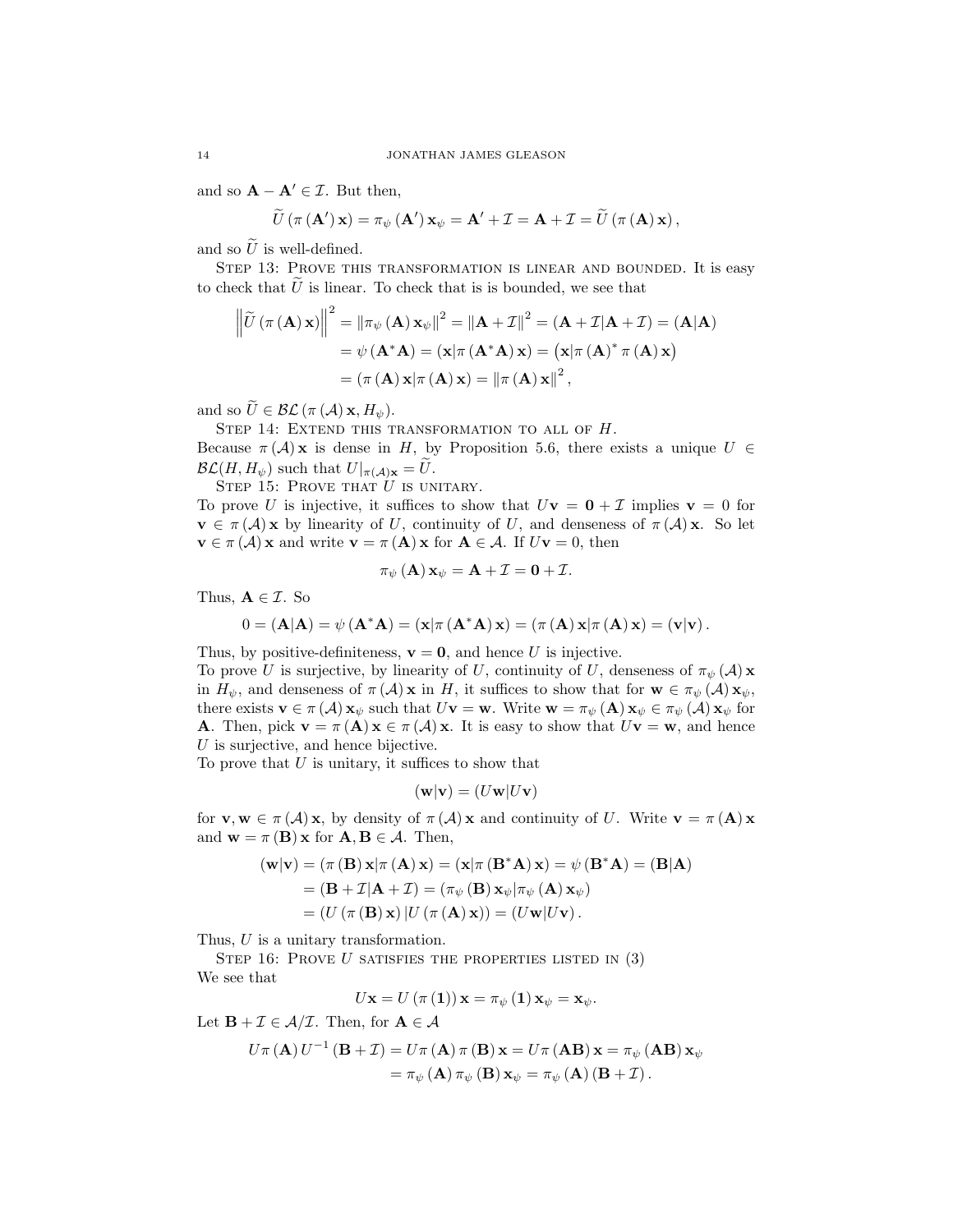Thus, once again, by density, continuity, and linearity, it follows that

$$
\mathbf{A}\in\mathcal{A},\pi_{\psi}\left(\mathbf{A}\right)=U\pi\left(\mathbf{A}\right)U^{-1}.
$$

This completes the proof.

Now, with the Gelfand-Naimark-Segal Theorem in place, we are finally ready to prove the theorem that gives us the three Dirac-von Neumann axioms stated at the beginning of this section: the Gelfand-Naimark Theorem.

Theorem 6.4 (Gelfand-Naimark Theorem). There exists a separable Hilbert space  $H$  over  $\mathbb C$  such that:

- (1) There exists an isometric \*-isomorphism  $\pi : A \to H$ .
- (2)  $\psi \in S$  iff there exists a positive  $\Psi \in \mathcal{BL}(H)$  such that  $Tr \Psi = 1$  and  $\psi(\mathbf{A}) = \text{Tr} [\Psi \pi(\mathbf{A})].$

Proof. STEP 1: CONSTRUCT H.

By Theorem 6.2, there is a countable subset  $\mathcal F$  of  $\mathcal S$  that is dense in  $\mathcal S$  in the weak-\* topology. By the Gelfand-Naimark-Segal Theorem, for each  $\psi \in \mathcal{F}$ , there exists a \*-representation  $\pi_{\psi}$  into a Hilbert space  $H_{\psi}$  satisfying properties (1), (2), and (3) of Theorem 6.3. Denote the cyclic vector of  $\pi_{\psi}$  by  $\mathbf{x}_{\psi}$  as in Theorem 6.3. Define  $H = \bigoplus_{\psi \in \mathcal{F}} H_{\psi}^{-1}$ .

STEP 2: PROVE  $H$  is separable.

By the Gelfand-Naimark-Segal Theorem, each  $H_{\psi}$  is separable, so because there are countably many  $H_{\psi}$ s, and each  $H_{\psi}$  is separable, it follows that H itself is separable. STEP 3: CONSTRUCT THE ISOMETRIC \*-ISOMORPHISM.

Define  $\pi : \mathcal{A} \to \mathcal{BL}(H)$  such that  $\pi(\mathbf{A})$  is an operator on H that sends  $\oplus_{\psi \in \mathcal{F}} \mathbf{v}_{\psi} \in H$ to  $\bigoplus_{\psi \in \mathcal{F}} [\pi_{\psi}(\mathbf{A}) \mathbf{v}_{\psi}] \in H$ . That is,

$$
\pi\left(\mathbf{A}\right)\left(\bigoplus_{\psi\in\mathcal{F}}\mathbf{v}_{\psi}\right)=\bigoplus_{\psi\in\mathcal{F}}\left[\pi_{\psi}\left(\mathbf{A}\right)\mathbf{v}_{\psi}\right].
$$

STEP 4: PROVE THAT  $\pi(A)$  is linear. It is easy to check linearity:

$$
\pi(\mathbf{A})\left(\bigoplus_{\psi \in \mathcal{F}} \mathbf{v}_{\psi} + \bigoplus_{\psi \in \mathcal{F}} \mathbf{w}_{\psi}\right) = \pi(\mathbf{A})\left(\bigoplus_{\psi \in \mathcal{F}}\left[\mathbf{v}_{\psi} + \mathbf{w}_{\psi}\right]\right)
$$

$$
= \bigoplus_{\psi \in \mathcal{F}}\left[\pi_{\psi}(\mathbf{A})\left(\mathbf{v}_{\psi} + \mathbf{w}_{\psi}\right)\right]
$$

$$
= \bigoplus_{\psi \in \mathcal{F}}\left[\pi_{\psi}(\mathbf{A})\mathbf{v}_{\psi} + \pi_{\psi}(\mathbf{A})\mathbf{w}_{\psi}\right]
$$

$$
= \bigoplus_{\psi \in \mathcal{F}}\left[\pi_{\psi}(\mathbf{A})\mathbf{v}_{\psi}\right] + \bigoplus_{\psi \in \mathcal{F}}\left[\pi_{\psi}(\mathbf{A})\mathbf{w}_{\psi}\right]
$$

$$
= \pi(\mathbf{A})\left(\bigoplus_{\psi \in \mathcal{F}} \mathbf{v}_{\psi}\right) + \pi(\mathbf{A})\left(\bigoplus_{\psi \in \mathcal{F}} \mathbf{w}_{\psi}\right).
$$

You can check homogeneity similarly.

<sup>11</sup>See Proposition 5.3 and Definition 8.15.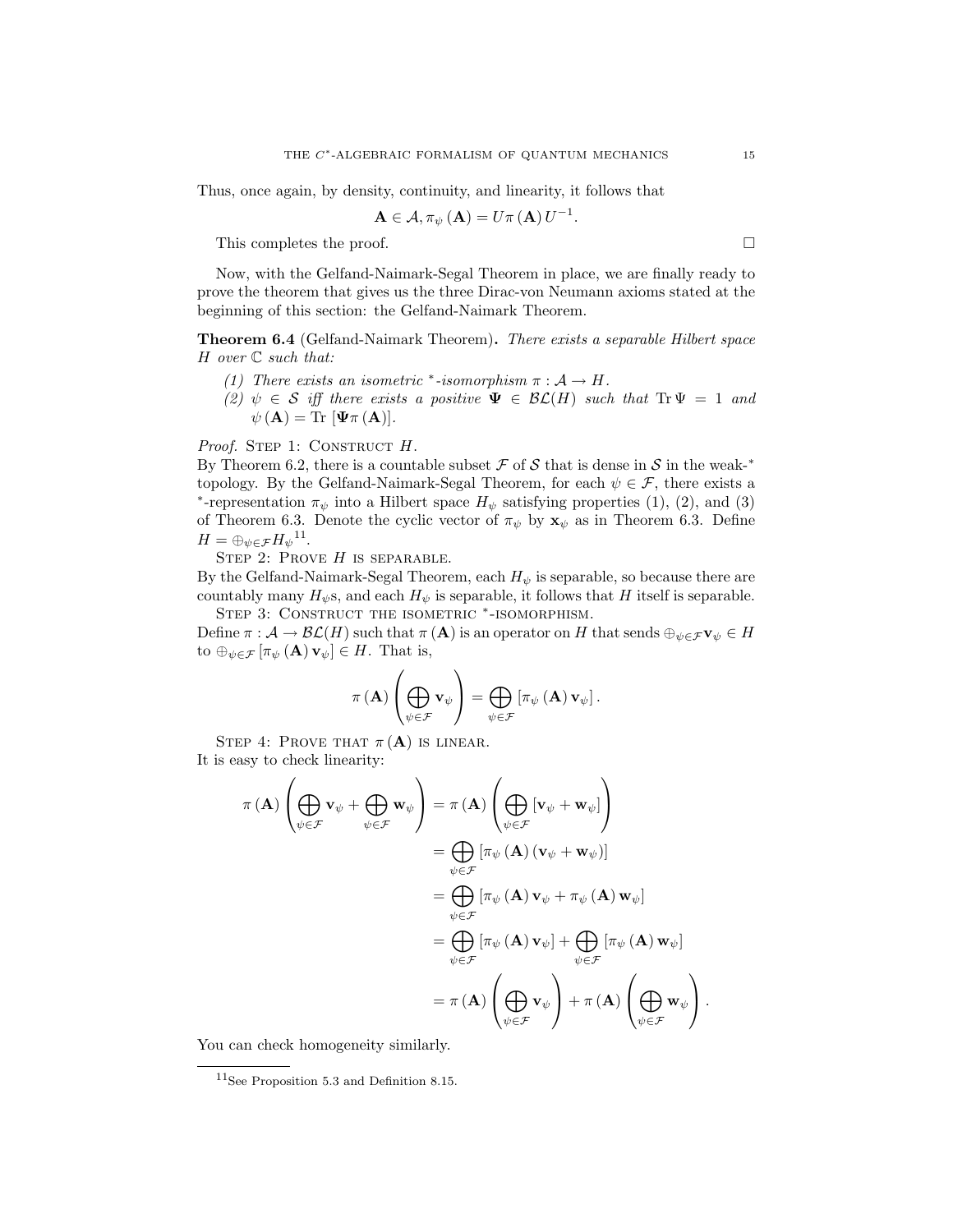STEP 5: PROVE THAT  $\pi$  is a  $*$ -HOMOMORPHISM.

 $\Delta$ 

We leave it to the reader that  $\pi$  respects addition. For multiplication, we have

$$
\pi (\mathbf{AB}) \left( \bigoplus_{\psi \in \mathcal{F}} \mathbf{v}_{\psi} \right) = \bigoplus_{\psi \in \mathcal{F}} \left[ \pi_{\psi} (\mathbf{AB}) \mathbf{v}_{\psi} \right] = \bigoplus_{\psi \in \mathcal{F}} \left[ \pi_{\psi} (\mathbf{A}) \pi_{\psi} (\mathbf{B}) \mathbf{v}_{\psi} \right] \n= \pi (\mathbf{A}) \left( \bigoplus_{\psi \in \mathcal{F}} \left[ \pi_{\psi} (\mathbf{A}) \mathbf{v}_{\psi} \right] \right) = \pi (\mathbf{A}) \pi (\mathbf{B}) \left( \bigoplus_{\psi \in \mathcal{F}} \mathbf{v}_{\psi} \right).
$$

And for involution:

 $\lambda$ 

$$
\left(\bigoplus_{\psi \in \mathcal{F}} \mathbf{w}_{\psi} | \pi(\mathbf{A}^*) \left(\bigoplus_{\psi \in \mathcal{F}} \mathbf{v}_{\psi}\right) \right) = \left(\bigoplus_{\psi \in \mathcal{F}} \mathbf{w}_{\psi} | \bigoplus_{\psi \in \mathcal{F}} [\pi_{\psi}(\mathbf{A}^*) \mathbf{v}_{\psi}] \right)
$$
\n
$$
= \left(\bigoplus_{\psi \in \mathcal{F}} \mathbf{w}_{\psi} | \bigoplus_{\psi \in \mathcal{F}} [\pi_{\psi}(\mathbf{A})^* \mathbf{v}_{\psi}] \right)
$$
\n
$$
= \sum_{\psi \in \mathcal{F}} [(\mathbf{w}_{\psi} | \pi_{\psi}(\mathbf{A})^* \mathbf{v}_{\psi})_{\psi}]
$$
\n
$$
= \sum_{\psi \in \mathcal{F}} [(\pi_{\psi}(\mathbf{A}) \mathbf{w}_{\psi} | \mathbf{v}_{\psi})_{\psi}]
$$
\n
$$
= \left(\bigoplus_{\psi \in \mathcal{F}} [\pi_{\psi}(\mathbf{A}) \mathbf{w}_{\psi}] | \bigoplus_{\psi \in \mathcal{F}} \mathbf{v}_{\psi}\right)
$$
\n
$$
= \left(\pi(\mathbf{A}) \left(\bigoplus_{\psi \in \mathcal{F}} \mathbf{w}_{\psi}\right) | \bigoplus_{\psi \in \mathcal{F}} \mathbf{v}_{\psi}\right)
$$

Thus, by Proposition 5.1,  $\pi(\mathbf{A}^*) = \pi(\mathbf{A})^*$ , and hence  $\pi$  is a \*-homomorphism. STEP 6: PROVE THAT  $\pi(A)$  is bounded

To prove that  $\pi(A)$  is bounded, we see that

$$
\left\| \pi \left( \mathbf{A} \right) \left( \bigoplus_{\psi \in \mathcal{F}} \mathbf{v}_{\psi} \right) \right\|^{2} = \left\| \bigoplus_{\psi \in \mathcal{F}} \left[ \pi_{\psi} \left( \mathbf{A} \right) \mathbf{v}_{\psi} \right] \right\|^{2} = \sum_{\psi \in \mathcal{F}} \left\| \pi_{\psi} \left( \mathbf{A} \right) \mathbf{v}_{\psi} \right\|^{2} \leq \left\| \mathbf{A} \right\|^{2} \sum_{\psi \in \mathcal{F}} \left\| \mathbf{v}_{\psi} \right\|^{2} = \left\| \mathbf{A} \right\|^{2} \left\| \bigoplus_{\psi \in \mathcal{F}} \mathbf{v}_{\psi} \right\|^{2},
$$

where we have applied Proposition 4.4. Thus,  $\pi(A) \in \mathcal{BL}(H)$ .

STEP 7: PROVE THAT  $F$  separates elements in  $A$ .

We now show that  $\mathcal F$  separates elements in  $\mathcal A$ . Equivalently, we may show that for nonzero  $A \in \mathcal{A}$ , there exists a  $\psi \in \mathcal{F}$  such that  $\psi(A) \neq 0$ . So let  $A \in \mathcal{A}$  be nonzero. Now, by Proposition 4.3, there exists  $\psi \in \mathcal{S}$  such that  $\psi (\mathbf{A}) \neq 0$ . Now, because  $\mathcal F$  is dense in  $\mathcal S$  in the weak-<sup>\*</sup> topology, we can find a sequence  $\psi_n \in \mathbf F$ such that  $\psi_n(\mathbf{A})$  converges to  $\psi(\mathbf{A}) \neq 0$ . Thus, we can find some N so that

$$
|\psi_{N}\left(\mathbf{A}\right)-\psi\left(\mathbf{A}\right)|<|\psi\left(\mathbf{A}\right)|,
$$

and hence  $\psi_N(\mathbf{A}) \neq 0$ . Thus, F separates the elements of A.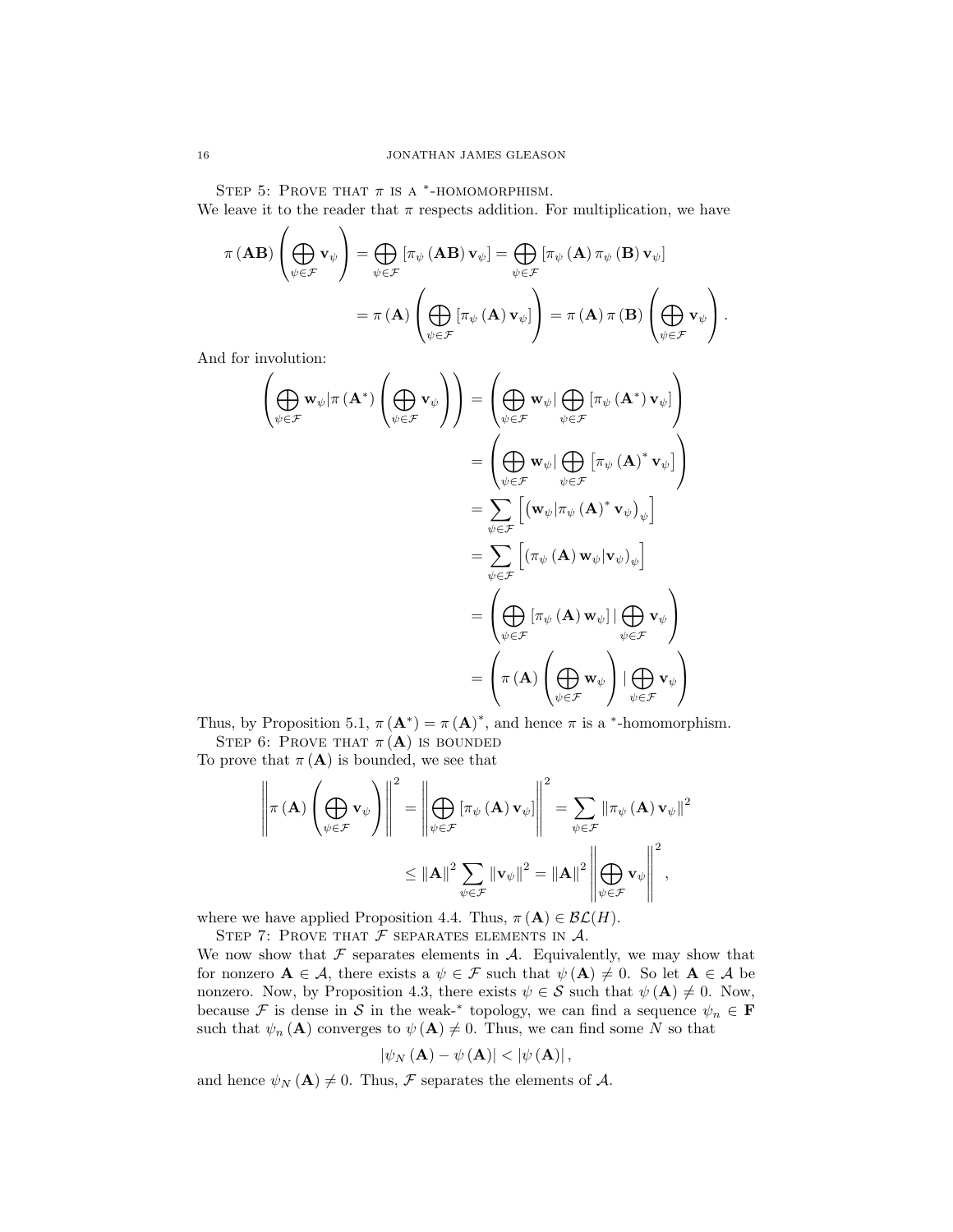STEP 8: PROVE THAT  $\pi$  is injective.

Because  $\pi$  is linear, to prove  $\pi$  is injective, it suffices to show that  $\pi(A) = 0$  implies  $\mathbf{A} = \mathbf{0}$ . So suppose  $\pi(\mathbf{A}) = \mathbf{0}$ . This implies that each  $\pi_{\psi}(\mathbf{A}) = \mathbf{0}$ . We proceed by contradiction: suppose  $A \neq 0$ . Then, because F separates the elements of A, there is some  $\psi \in \mathcal{F}$  such that

$$
0 \neq \psi (\mathbf{A}) = (\mathbf{x}_{\psi} | \pi_{\psi} (\mathbf{A}) \mathbf{x}_{\psi}) = (\mathbf{x}_{\psi} | \mathbf{0}) = 0 :
$$

a contradiction. Thus,  $\pi$  is injective, and hence  $\pi : A \to \pi(A)$  is a  $*$ -isomorphism. STEP 8: PROVE THAT  $\phi$  is an isometry.

Because  $\pi$  is a <sup>\*</sup>-isomorphism, by Proposition 4.4,  $\|\pi(A)\| = \|A\|$ . Thus,  $\pi(A)$  is a C<sup>\*</sup>-subalgebra of  $\mathcal{BL}(H)$ , with H separable, and  $\pi : \mathcal{A} \to \pi(\mathcal{A})$  is an <sup>\*</sup>-isomorphic isometry.

STEP 9: PROVE (2).

It is easy to verify that if  $\Psi \in \mathcal{BL}(H)$  is positive Tr  $\Psi = 1$ , then Tr  $[\Psi \pi (A)]$  defines a state on A. To prove the other direction, let  $\psi \in \mathcal{S}$  and let  $\psi_n$  be a sequence in  $\mathcal{F}$ converging to  $\psi$  in the weak-\* topology. Now, for each  $\psi_n$ , define  $\Psi_n \in \mathcal{BL}(H)$  such that  $\Psi_n$  maps every vector in  $H_{\phi}$  for  $\phi \in \mathcal{F}$  not equal to  $\psi_n$  to 0 and agrees with the positive operator given in (2) of the Gelfand-Naimark-Segal Theorem on  $H_{\psi_n}$ . It is easy to check that  $\Psi_n$  is positive,  $\text{Tr } \Psi_n = 1$ , and  $\text{Tr } [\Psi_n \pi(A)] = \psi_n(A)$ . Thus, if we define  $\Psi$  to be the limit of  $\Psi_n$ , we have that

$$
\psi (\mathbf{A}) = \lim \psi_n (\mathbf{A}) = \text{Tr} [\Psi_n \pi (\mathbf{A})] = \text{Tr} [\Psi \pi (\mathbf{A})].
$$

Similarly, we also have that Tr  $\Psi = 1$  and that  $\Psi$  is positive.

This completes the proof.

Thus, finally, we have proven, from our  $C^*$ -algebraic axioms of quantum mechanics given in Axioms 3.1 and 3.2, that: to every quantum system there is an associated separable Hilbert space, the observables are the self-adjoint operators on this space, and that the states are positive operators of trace 1.

### 7. Closing Comments

A little should be said about this last statement, namely, the identification of states with positive operators of trace 1, as this is not the typical formulation of states. Although we do not have room to do so here, one can define the notion of a pure state, and then, prove that every pure state is a projection operator onto a one dimensional subspace. Thus, we can identify the pure states with elements in the Hilbert space, that is, we identify the pure state with the element in the Hilbert space of norm 1 contained in the one dimensional subspace the operator projects onto. This is the usual presentation of states in quantum mechanics; however, as it turns out, the manner of looking at states in the Hilbert space formulation given in Statement 6.3 is more mathematically convenient, and essentially the same as the usual presentation when the state is a pure state.

The reader should take note that this is far from a complete treatment. For one thing, there are still three other Dirac-von Neumann axioms (see [14], pgs. 66-73) that need to be proven from equivalent axioms in terms of  $C^*$ -algebra. In fact, it is clear from their statement, that we will actually need to assume more than we have if we wish to prove them. This, however, should not be seen as a problem. One should not expect to be able to derive all of quantum mechanics from two relatively simple axioms. However, I personally know of no natural axioms (although I'm sure they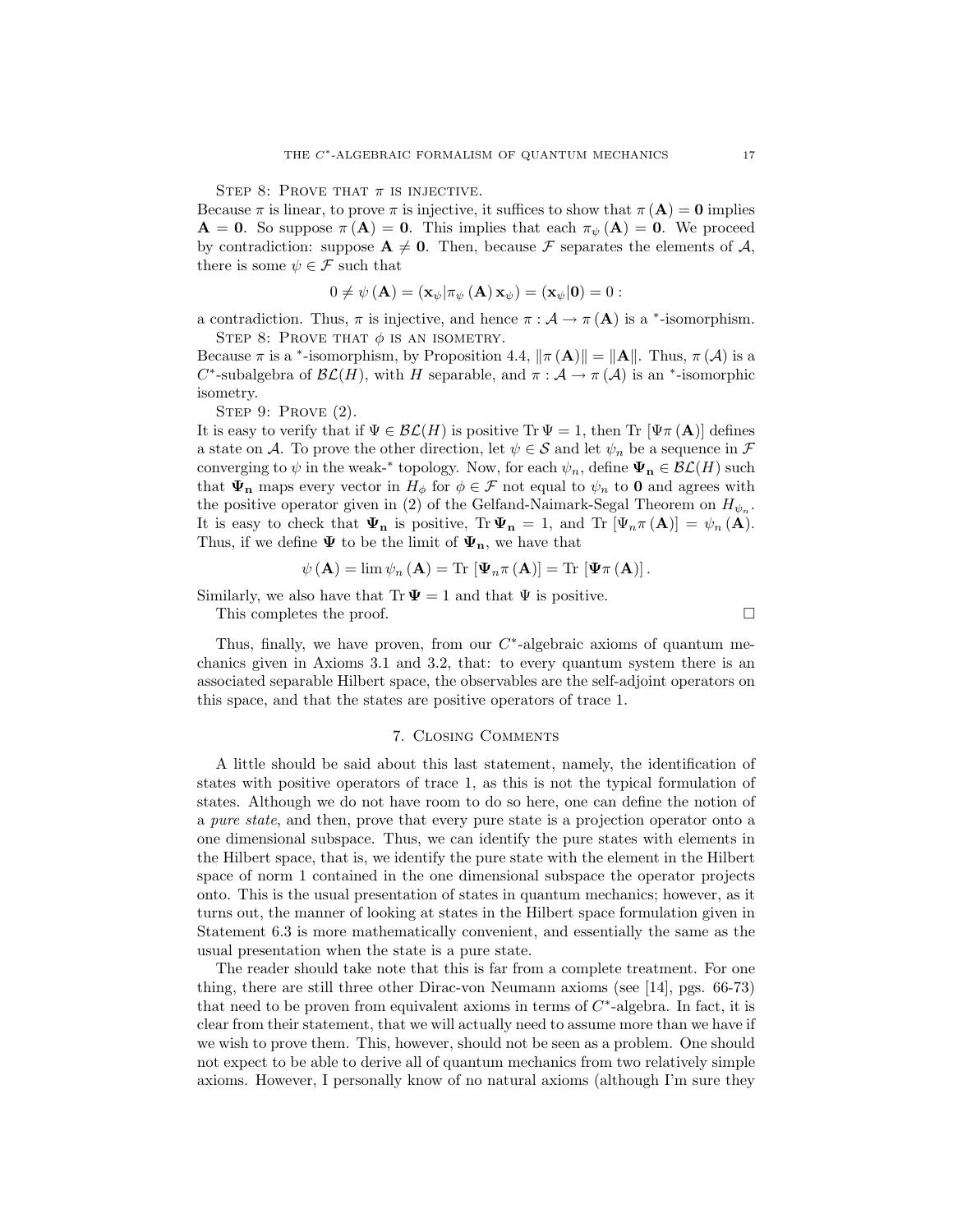18 JONATHAN JAMES GLEASON

exist) that would fit nicely into our  $C^*$ -algebraic framework of quantum mechanics that would make the remaining three Dirac-von Neumann axioms provable. The second thing the reader should take note of is that, essentially, we have only outlined the general mathematical framework of quantum mechanics. In particular, we have not axiomized, for example, the canonical commutation relation, or equivalent. Of course, one would need to assume the canonical commutation relation in some form, or an equivalent statement, if they wished to develop all of quantum mechanics. We have not implemented this assumption in our axiomatic formulation for the same reason we have not assumed axioms that make the remaining three Dirac-von Neumann axioms provable: it was just simply not the purpose of this paper. Thus, the work contained in this paper is far from a complete treatment: three Dirac-von Neumann axioms remain to be proven, and the canonical commutation relation was not implemented in the theory. Nevertheless, it is the author's opinion that the ability to prove three of the Dirac-von Neumann axioms from extremely natural axioms taken from a study of classical mechanics is quite aesthetically pleasing.

#### 8. Appendix: Definitions

I have decided to relegate most definitions to this appendix, with the idea in mind that most of the readers are probably familiar with most of the following definitions and it is best not to break the flow of the paper to present a definition the reader is probably already familiar with. In any case, most objects I use in the paper are defined below (in alphabetical order), so that the unfamiliar reader may reference them when needed.

**Definition 8.1** (\*-Algebra). A \*-algebra an associative algebra A over  $\mathbb{C}$  equipped with a unary operation  $^* : A \to A$  such that for  $A, B \in A$  and  $\alpha \in \mathbb{C}$ :

- (i)  $(**A** + **B**)^* = **A**^* + **B**^*$
- $(ii)$   $(AB)^* = B^*A^*$
- (iii)  $(\alpha \mathbf{A})^* = \alpha^* \mathbf{A}^*$
- $(iv)$   $(\mathbf{A}^*)^* = \mathbf{A}$

**Definition 8.2** (\*-Homomorphism). A \*-homomorphism is an algebra homomorphism  $\phi : A \to B$  between two (unital) \*-algebras A and B such that for  $A \in$  $\mathcal{A}, \phi(\mathbf{A}^*) = \phi(\mathbf{A})^*.$ 

**Definition 8.3** (\*-Isomorphism). A \*-*isomorphism* is a bijective \*-homomorphism.

**Definition 8.4** (\*-Representation). A \*-*representation* of a \*-algebra  $A$  is a \*homomorphism from  $A$  to the  $*$ -algebra of bounded operators on a Hilbert space.

*Notation*. We will typically use the notation  $\mathcal{BL}(V)$  to denote the  $C^*$ -algebra<sup>12</sup> of bounded operators on a normed vector space  $V$ .

**Definition 8.5** (Adjoint). Let H be a Hilbert space over  $\mathbb{C}$  and let  $\mathbf{A} \in \mathcal{BL}(H)$ . Then, the *adjoint* of **A**, denoted  $A^*$ , is the unique bounded linear operator on  $H$ , whose existence is guaranteed by Proposition 5.1, such that  $(Ay|x) = (y|A^*x)$  for all  $\mathbf{x}, \mathbf{y} \in H$ .

**Definition 8.6** (Algebra). An *algebra* is a vector space  $A$  over a field F with an additional binary operation  $\cdot : \mathcal{A} \times \mathcal{A} \to \mathcal{A}$  such that for  $\mathbf{A}, \mathbf{B}, \mathbf{C} \in \mathcal{A}$  and  $\alpha, \beta \in \mathcal{A}$ :

<sup>12</sup>See Proposition 5.2.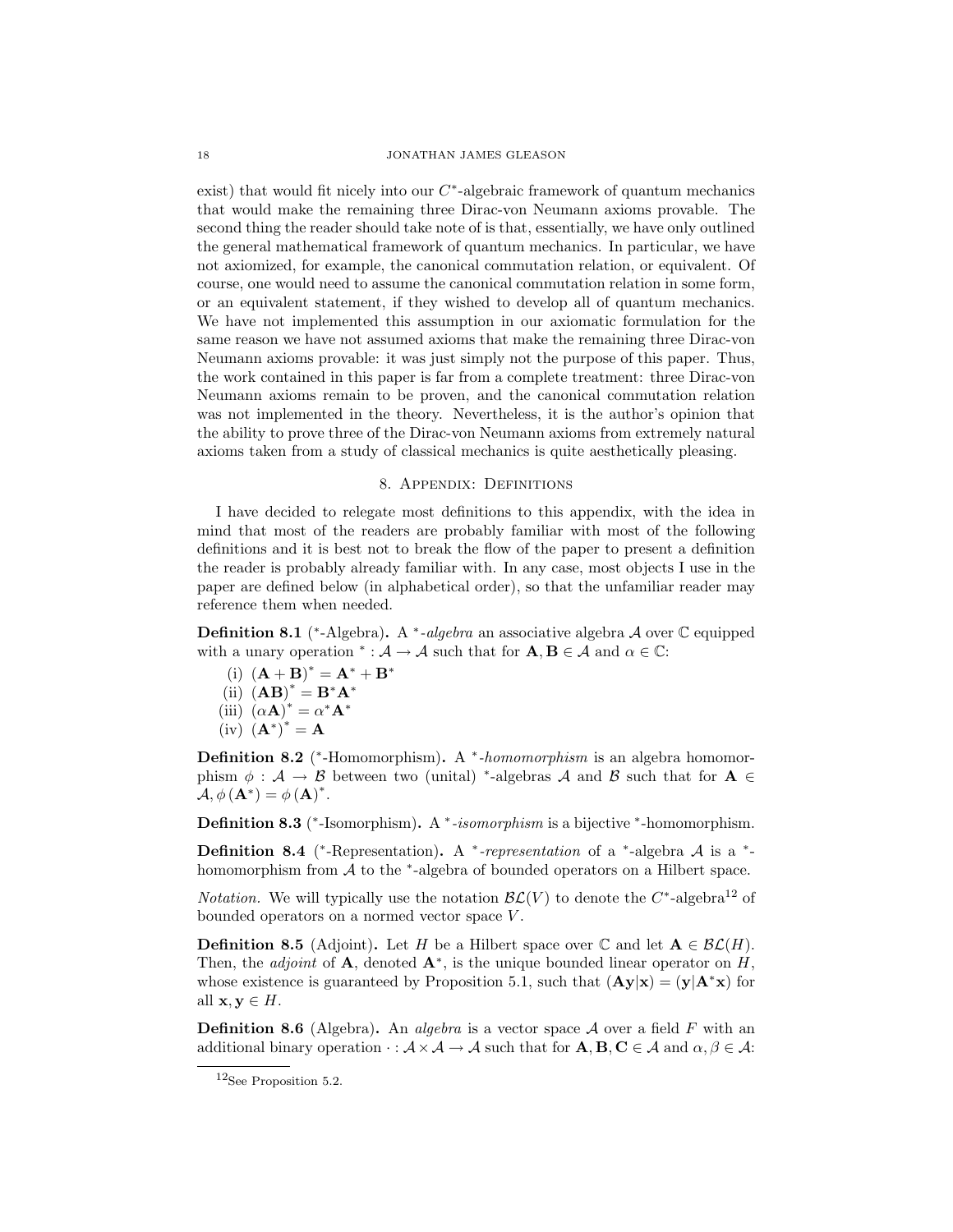- (i) (Left Distributivity)  $\mathbf{A} \cdot (\mathbf{B} + \mathbf{C}) = \mathbf{A} \cdot \mathbf{B} + \mathbf{A} \cdot \mathbf{C}$
- (ii) (Right Distributivity)  $(\mathbf{A} + \mathbf{B}) \cdot \mathbf{C} = \mathbf{A} \cdot \mathbf{C} + \mathbf{B} \cdot \mathbf{C}$
- (iii) (Compatibility with Scalars)  $(\alpha \mathbf{A}) \cdot (\beta \mathbf{B}) = (\alpha \beta) (\mathbf{A} \cdot \mathbf{B})$

Notation. This new binary operation is typically called multiplication and is often denoted by juxtaposition.

Definition 8.7 (Algebra Homomorphism). An algebra homomorphism is a function  $\phi : A \to B$  between two (unital) algebras A and B over a field F such that for  $\mathbf{A}, \mathbf{B} \in \mathcal{A}$  and  $\alpha \in \mathbb{F}$ :

- (i)  $\phi(\mathbf{A} + \mathbf{B}) = \phi(\mathbf{A}) + \phi(\mathbf{B})$
- (ii)  $\phi(\mathbf{AB}) = \phi(\mathbf{A}) \phi(\mathbf{B})$
- (iii)  $\phi(\alpha \mathbf{A}) = \alpha \phi(\mathbf{A})$
- (iv) (Only if A and B are unital)  $\phi(\mathbf{1}_A) = \mathbf{1}_B$

Definition 8.8 (Algebra Isomorphism). A algebra isomorphism is a bijective algebra homomorphism.

Definition 8.9 (Associative Algebra). We say that an algebra is associative iff the multiplication is associative.

**Definition 8.10** (Banach Algebra). A *Banach algebra* is an associative algebra  $A$ over a normed field F equipped with a norm  $\|\cdot\|$  such that:

- (i) (Completeness) The resulting normed linear space is complete.
- (ii) (Compatibility with Norm) For  $\mathbf{A}, \mathbf{B} \in \mathcal{A}, ||\mathbf{A}\mathbf{B}|| \leq ||\mathbf{A}|| \, ||\mathbf{B}||.$

**Definition 8.11** (C\*-Algebra). A C\*-algebra is a \*-algebra A that is also a Banach algebra such that for  $\mathbf{A} \in \mathcal{A}, ||\mathbf{A}\mathbf{A}^*|| = ||\mathbf{A}||^2$ .

Definition 8.12 (Commutative Algebra). We say that an algebra is commutative iff the multiplication is commutative.

**Definition 8.13** (Compact Operator). Let  $V$  be a normed vector space and let  $A \in \mathcal{L}(V)$ . Then, we say that A is *compact* iff A is bounded and the image of every bounded subset of V under A is relatively compact.

**Definition 8.14** (Cyclic Vector of a  $C^*$ -Representation). Let A be a  $C^*$ -algebra, let H be a Hilbert space, and let  $\pi : A \to B\mathcal{L}(H)$  be a <sup>\*</sup>-representation of A. Then, we say that  $\mathbf{x} \in H$  is a cyclic vector of  $\pi$  iff the set  $\{\pi(\mathbf{A})\mathbf{x}|\mathbf{A}\in \mathcal{A}\} = [\pi(\mathcal{A})] \mathbf{x}$  is dense in H.

Definition 8.15 (Direct Sum of Hilbert Spaces). Let I be an index set and let  ${H_i | i \in I}$  be a collection of Hilbert spaces. Then, the Hilbert space constructed in Proposition 5.3 is the direct sum of the collection of  $H_i$ s.

*Notation*. For a collection  $\{H_i | i \in I\}$ , we shall typically denote their direct sum as  $\oplus_{i\in I}H_i$ .

**Definition 8.16** (Finite Rank Operator). Let V be a vector space and let  $A \in$  $\mathcal{L}(V)$ . Then, **A** is of *finite rank* iff the dimension of the range of **A** is finite.

**Definition 8.17** (Generation of a  $C^*$ -Algebra). Let A be a unital  $C^*$ -algebra and let S be a finite subset of A. Then, the  $C^*$ -algebra *generated* by S is the closure of the set of all polynomials of elements in  $S \cup S^*$  equipped with the operations from the original  $C^*$ -algebra.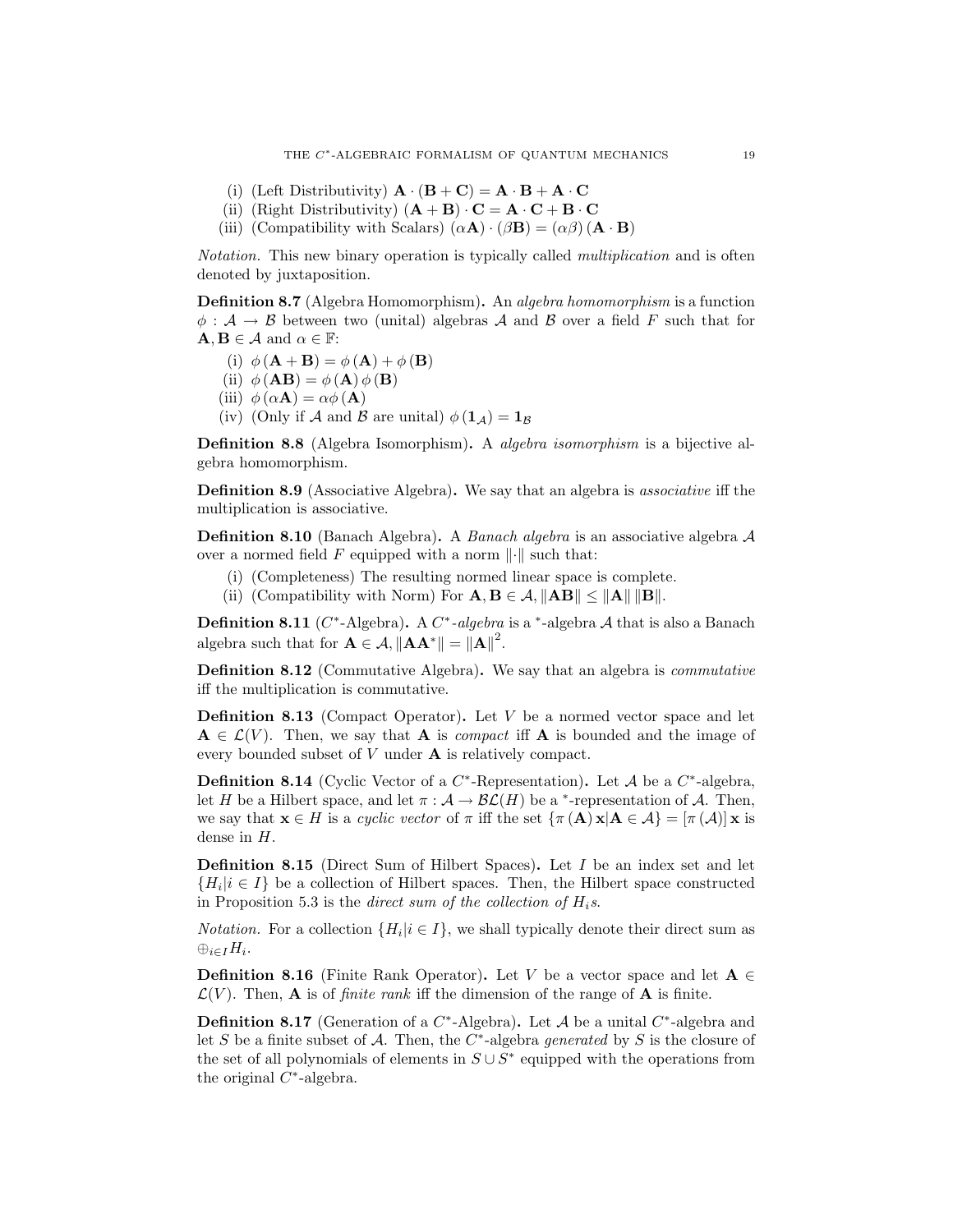**Definition 8.18** (Ideal of an Algebra). Let  $A$  be an algebra. We say that a subset  $II \subseteq A$  is a left/right *ideal* iff I is a subspace of A (when considered just as a vector space) and for  $A \in \mathcal{I}$  and  $B \in \mathcal{A}$ ,  $BA \in \mathcal{I}/AA \in \mathcal{I}$ .

Definition 8.19 (Multiplicative Linear Functional). A multiplicative linear functional on an algebra  $\mathcal A$  over  $\mathbb C$  is a algebra homomorphism from  $\mathcal A$  to  $\mathbb C$ .

**Definition 8.20** (Normal Element). Let A be a <sup>\*</sup>-algebra and let  $A \in \mathcal{A}$ . Then, we say that **A** is normal iff A commutes with  $A^*$ .

**Definition 8.21** (Normalized). Let V be a normed vector space and let  $\mathbf{v} \in V$ . Then, we say that **v** is normalized iff  $||\mathbf{v}|| = 1$ .

**Definition 8.22** (Positivity of an Element of a  $*$ -Algebra). Let A be a  $*$ -algebra. Then, we say that  $A \in \mathcal{A}$  is *positive* iff  $A = B^*B$  for some  $B \in \mathcal{A}$ .

**Definition 8.23** (Positivity of a Linear Functional). Let  $A$  be a  $*$ -algebra an let  $\phi : \mathcal{A} \to \mathbb{C}$  be a linear functional. Then, we say that  $\phi$  is *positive* iff  $\phi(\mathbf{A}) \geq 0$  for all positive  $\mathbf{A} \in \mathcal{A}$ .

**Definition 8.24** (Self-Adjoint). Let A be a <sup>\*</sup>-algebra and let  $A \in \mathcal{A}$ . Then, we say that **A** is *self-adjoint* iff  $\mathbf{A} = \mathbf{A}^*$ .

**Definition 8.25** (Spectrum). Let A be a unital algebra over  $\mathbb{C}$  and let  $\mathbf{A} \in \mathcal{A}$ . Then, the spectrum of **A**, denoted  $\sigma_A(A)$ , is the set of complex numbers  $\lambda$  such that  $\mathbf{A} - \lambda \mathbf{1}$  is not invertible in A.

*Notation.* When it causes no confusion, we may omit the subscript on  $\sigma_{\mathcal{A}}(\mathbf{A})$ .

**Definition 8.26** (State). Let A be a normed \*-algebra and let  $\psi$  be a linear functional on A. Then, we say that  $\psi$  is a *state* iff  $\psi$  is positive and normalized.

**Definition 8.27** (Trace). Let H be a separable inner product space and let  $A \in$  $\mathcal{L}(H)$  be trace-class. By Proposition 5.4, H has a countable orthonormal basis  ${e_n | n \in \mathbb{N}}$ . Then, the *trace* of **A** is defined as  $\sum_{n \in \mathbb{N}} (e_n | A e_n)$ , which is finite and well-defined by Proposition 5.5.

*Notation.* For  $A \in \mathcal{L}(H)$  trace-class, we denote the trace of A by Tr A.

**Definition 8.28** (Trace-Class). Let  $H$  be a separable inner product space and let  $A \in \mathcal{L}(H)$ . Then, we say that A is *trace-class* iff  $A = BC$  for Hilbert-Schmidt operators B and C.

Definition 8.29 (Unital Algebra). We say that an algebra is unital iff there exists a multiplicative identity.

Acknowledgments. It is a pleasure to thank my mentors, Catalin Carstea, Thomasz Zamojski, and Brent Werness for their contributions to this paper, without which, it would not have been possible.

# **REFERENCES**

- [1] Arnold, Douglas. Functional Analysis. 1997. Print.
- [2] Conway, John. A Course in Functional Analysis. New York: Springer-Verlag, 1990. Print.
- [3] Dunford, Nelson, and Jacob Schwartz. Linear Operators Part II: Spectral Theory. New York: Interscience Publishing, 1963. Print.
- [4] Folland, Gerald. A Course in Abstract Harmonic Analysis. CRC-Press LLC, 1995. Print.